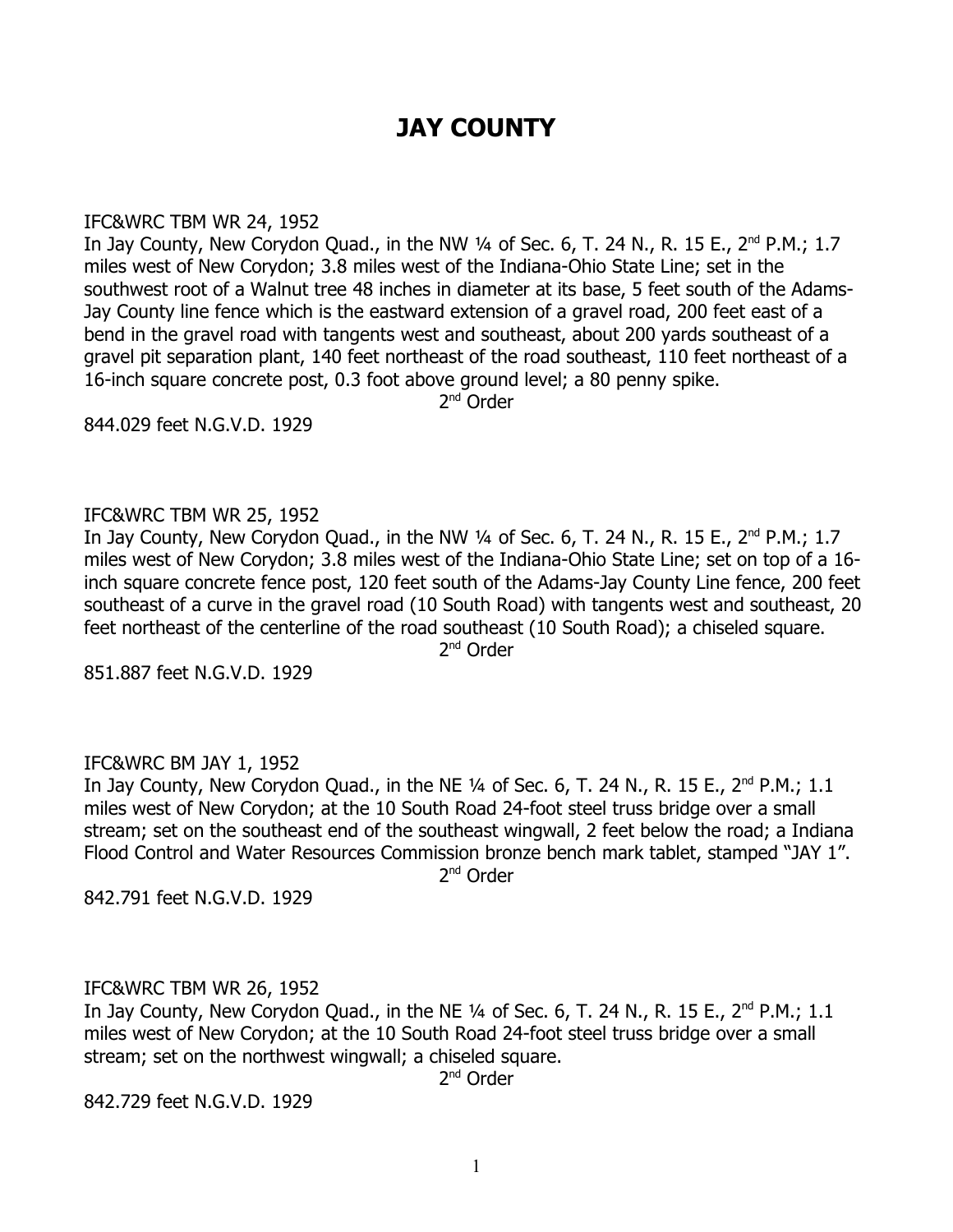#### IFC&WRC BM JAY 2, 1952

In Jay County, New Corydon Quad., in the NW  $\frac{1}{4}$  of Sec. 5, T. 24 N., R. 15 E., 2<sup>nd</sup> P.M.; 0.5 mile west of New Corydon; at the 200 East Road one-span 120-foot steel truss bridge across the Wabash River; set on the floodwall at the southwest corner of the bridge, 2 feet southwest of the south end of the west truss; a Indiana Flood Control and Water Resources Commission bronze bench mark tablet, stamped "JAY 2".

2<sup>nd</sup> Order

848.078 feet N.G.V.D. 1929

## IFC&WRC TBM WR 27, 1952

In Jay County, New Corydon Quad., in the NW  $\frac{1}{4}$  of Sec. 5, T. 24 N., R. 15 E., 2<sup>nd</sup> P.M.; 0.5 mile west of New Corydon; at the 200 East Road one-span 120-foot steel truss bridge across the Wabash River; set on the east end of the northeast wingwall, 27 feet east of the centerline of the bridge, 0.6 foot above the bridge floor; a chiseled square.

2<sup>nd</sup> Order

848.034 feet N.G.V.D. 1929

## IFC&WRC BM JAY 3, 1952

In Jay County, New Corydon Quad., in the NW 1/4 of Sec. 4, T. 24 N., R. 15 E., 2<sup>nd</sup> P.M.; at New Corydon; at the 215 East Road 117-foot one-span steel truss bridge across the Wabash River; set on the east end of the north abutment, 0.7 foot southeast of the northeast bridge seat, 1.3 feet below the bridge floor, a Indiana Flood Control and Water Resources Commission bronze bench mark tablet, stamped "JAY 3".

2<sup>nd</sup> Order

Reported Destroyed March 2004 (See- IDOH BM F3 Jay) 844.856 feet N.G.V.D. 1929

# IFC&WRC TBM WK 28, 1952

In Jay County, New Corydon Quad., in the NE  $\frac{1}{4}$  of Sec. 5, T. 24 N., R. 15 E., 2<sup>nd</sup> P.M.; at New Corydon; at the 215 East Road 117-foot one-span steel truss bridge across the Wabash River; set on the west end of the north abutment; a chiseled square.

2<sup>nd</sup> Order

Reported Destroyed March 2004 (See - IDOH BM F3 Jay)

844.784 feet N.G.V.D. 1929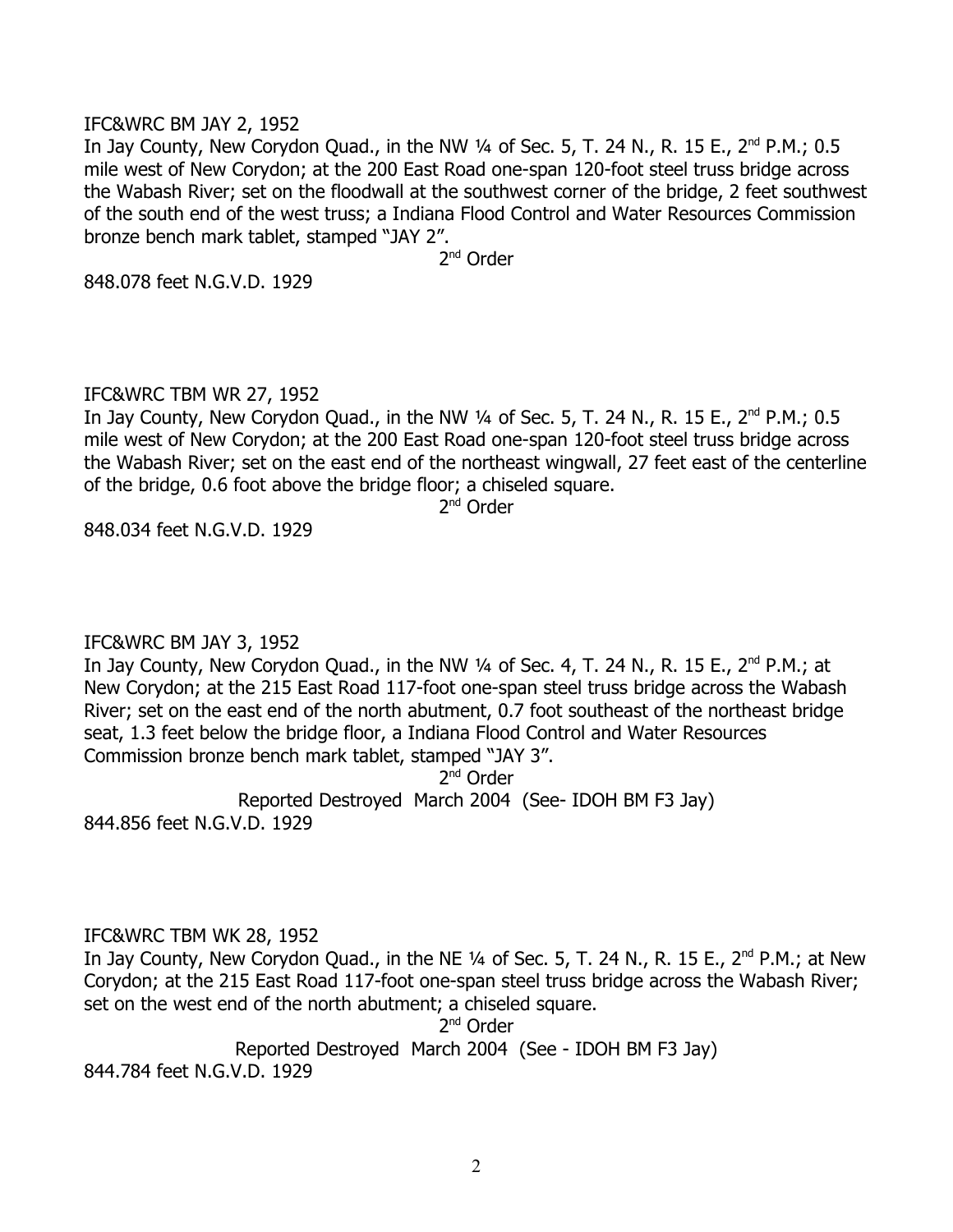## IFC&WRC TBM WR 29, 1952

In Jay County, New Corydon Quad., in the NE  $\frac{1}{4}$  of Sec. 5, T. 24 N., R. 15 E., 2<sup>nd</sup> P.M.; at New Corydon; 0.2 mile north of the 215 East Road 117-foot steel truss bridge over the Wabash River; at the 215 East Road 17-foot bridge over an overflow section of the Wabash River; set on the southeast wingwall of the bridge, 0.2 mile south of the Adams-Jay County Line Road; a chiseled triangle.

> 2<sup>nd</sup> Order Not Found March 2004

844.365 feet N.G.V.D. 1929

#### IFC&WRC BM JAY 4, 1952

In Adams County, New Corydon Quad., in the SW  $\frac{1}{4}$  of Sec. 34, T. 25 N., R. 15 E., 2<sup>nd</sup> P.M.; 1.1 miles northeast of New Corydon; 0.8 mile west along the Adams-Jay County Line Road from its intersection with the Indiana-Ohio State Line Road; set on the south headwall of a 36 inch culvert headwall, on the inside of a long curve in the road, at the north edge of an old ox bow of the Wabash River; a Indiana Flood Control and Water Resources Commission bronze bench mark tablet, stamped "JAY 4".

2<sup>nd</sup> Order Reported Destroyed March 2004

848.121 feet N.G.V.D. 1929

## USC&GS KENNEDY AZIMUTH 1932

In Adams County, New Corydon Quad., in the NE 1/4 of Sec. 34, T. 25 N., R. 15 E., 2<sup>nd</sup> P.M.; 2.0 miles northeast of New Corydon; 0.65 mile north along the Indiana-Ohio State Line from the Indiana Adams-Jay county line; set in the top of a concrete post, 135 feet south of the prolonged centerline of a T-road east (Kable Road) into Ohio, 52 feet south south-east of the southeast corner of a red barn, 1.5 feet west of a large concrete fence post, 4 feet southwest of a white wooden witness post; a triangulation reference mark disk, stamped "KENNEDY AZIMUTH 1932".

> 2<sup>nd</sup> Order Recovered poor condition March 2004

884.378 feet N.G.V.D. 1929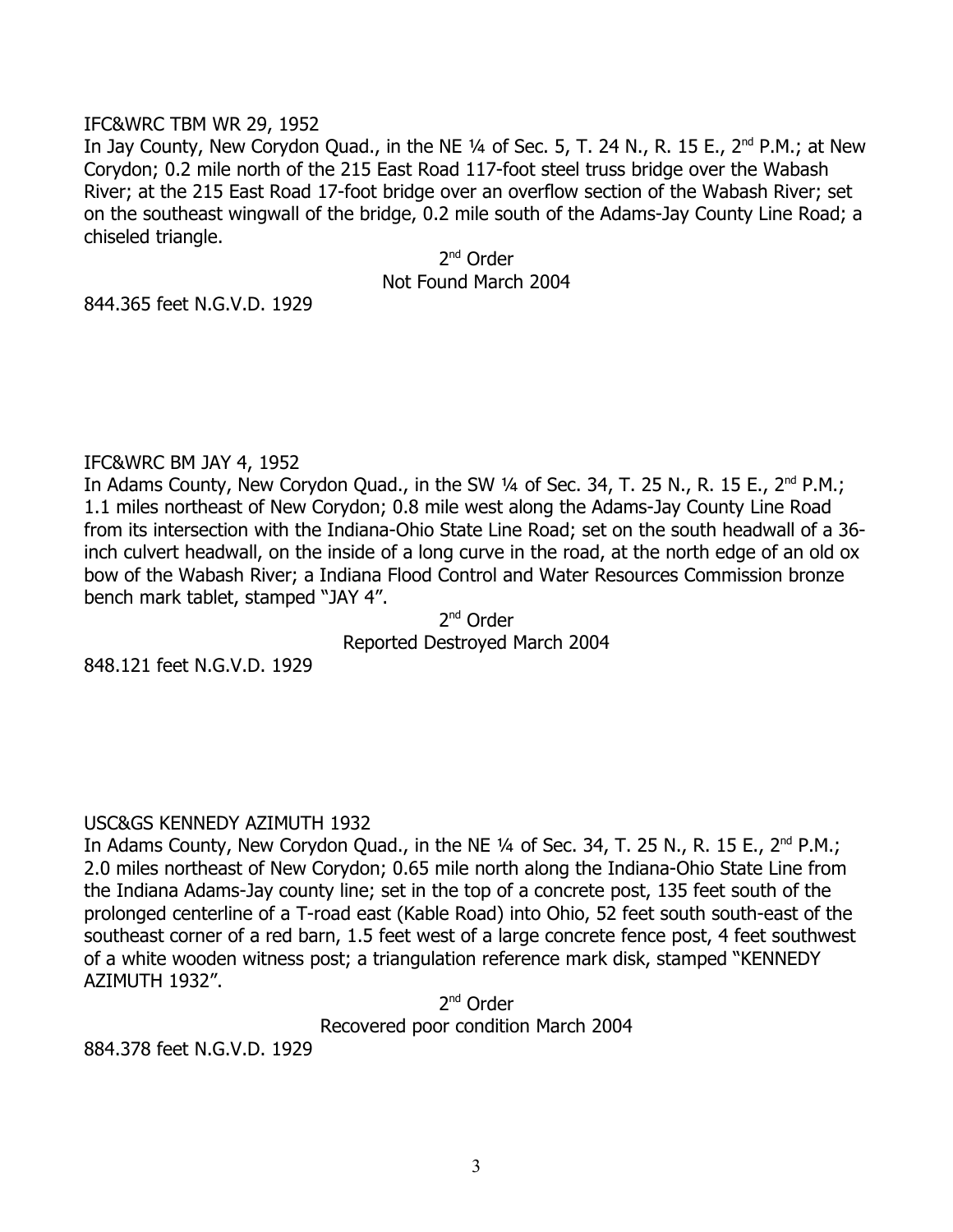## USCGS BM L 128, 1947

In Mercer County, Ohio, New Corydon Quad., in the SW  $\frac{1}{4}$  of Sec. 6, T. 6 S., R. 1 E., 1<sup>st</sup> P.M.; about 2.55 miles east of Trinity; at the Ohio State Road 29 forty-foot concrete bridge over Scherman Ditch; set in the top of the south end of the west abutment of the bridge, 16 feet south of the centerline of the highway, 1.7 feet south of the west end of the concrete rail, and about 0.3 foot above the highway; a US Coast and Geodetic Survey bronze disk, stamped "L 128 1947".

> 2<sup>nd</sup> Order Reported Destroyed March 2004

856.320 feet N.G.V.D. 1929

## USGS RM 1

In Mercer County, Ohio, New Corydon Quad., in the NW  $\frac{1}{4}$  of Sec. 31, T. 5 S., R. 1 E., 1<sup>st</sup> P.M.; 2.0 miles east of New Corydon; at the Indiana-Ohio State Line Road two-span 170-foot steel truss bridge over the Wabash River; set on the lowest rivet of the east row of the rivets in the south portal member (south face of east truss) of the bridge, 1 foot below the road, 9 feet east of the centerline of the road; a chiseled cross.

2<sup>nd</sup> Order

Reported Destroyed March 2004 (See IDOT BM F 6 JAY)

849.480 feet N.G.V.D. 1929

USGS RM 2

In Jay County, New Corydon Quad., in the SE 1/4 of Sec. 3, T. 24 N., R. 15 E., 2<sup>nd</sup> P M.; 2.0 miles east of New Corydon; at the Indiana-Ohio State Line Road two-span 170-foot steel truss bridge over the Wabash River; set in the north side of a 9-inch tree, 7 feet west of the southwest bridge seat, 1.5 feet north of the southwest wingwall, 4.5 feet below the bridge floor, 0.5 foot above the ground; a railroad spike.

2<sup>nd</sup> Order

Reported Destroyed March 2004 (See IDOT BM F 6 JAY)

845.508 feet N.G.V.D. 1929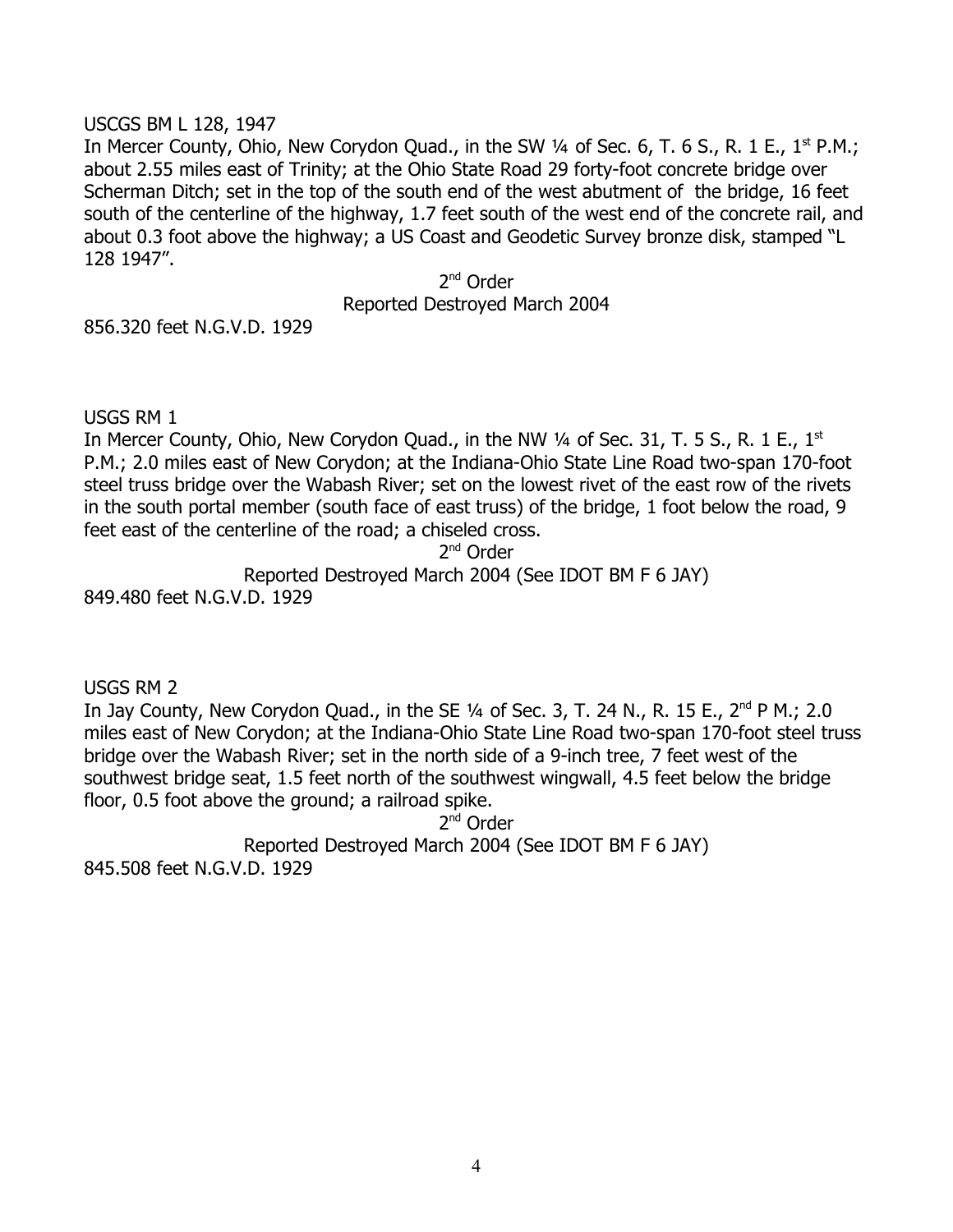USGS RM 3

In Jay County, New Corydon Quad., in the SE  $\frac{1}{4}$  of Sec. 3, T. 24 N., R. 15 E., 2<sup>nd</sup> P M.; 2.0 miles east of New Corydon; at the Indiana-Ohio State Line Road two-span 170-foot steel truss bridge over the Wabash River; set in the south side of a 24-inch sycamore tree, 84 feet west of the centerline of the State Line Road, 6 feet south of the south end of the bridge, 0.4 foot above the ground; a railroad spike.

2<sup>nd</sup> Order

Reported Destroyed March 2004 (See IDOT BM F 6 JAY)

848.588 feet N.G.V.D. 1929

# IFC&WRC BM JAY 5, 1952

In Mercer County, Ohio, New Corydon Quad., in the NW  $\frac{1}{4}$  of Sec. 31, T. 5 S., R. 1 E., 1<sup>st</sup> P.M.; 2.0 miles east of New Corydon; at the Indiana-Ohio State Line Road two-span 170-foot steel truss bridge over the Wabash River; set on the north abutment, 2 feet east of the northeast bridge seat, 1.5 feet lower than the bridge floor; a Indiana Flood Control and Water Resources Commission bronze bench mark tablet, stamped "JAY 5".

2<sup>nd</sup> Order

Reported Destroyed March 2004 (See IDOT BM F 6 JAY) 848.923 feet N.G.V.D. 1929

IDOT BM F 6 JAY

In Jay County, New Corydon Quad., in the SE  $\frac{1}{4}$  of Sec. 3, T. 24 N., R. 15 E., 2<sup>nd</sup> P M.; 2.0 miles east of New Corydon; at the Indiana-Ohio State Line Road bridge over the Wabash River; set in the top of the southwest corner of the concrete bridge deck, 22.4 feet northeast of a power pole, 11.5 feet west of the centerline of State Line Road, 2.1 feet north of an expansion joint, 0.5 foot east of the west face of the bridge, below the east face of the west aluminum guardrail; a Indiana Department of Transportation bench mark tablet, stamped "F 6 JAY".

3 rd Order

853.399 feet N.G.V.D. 1929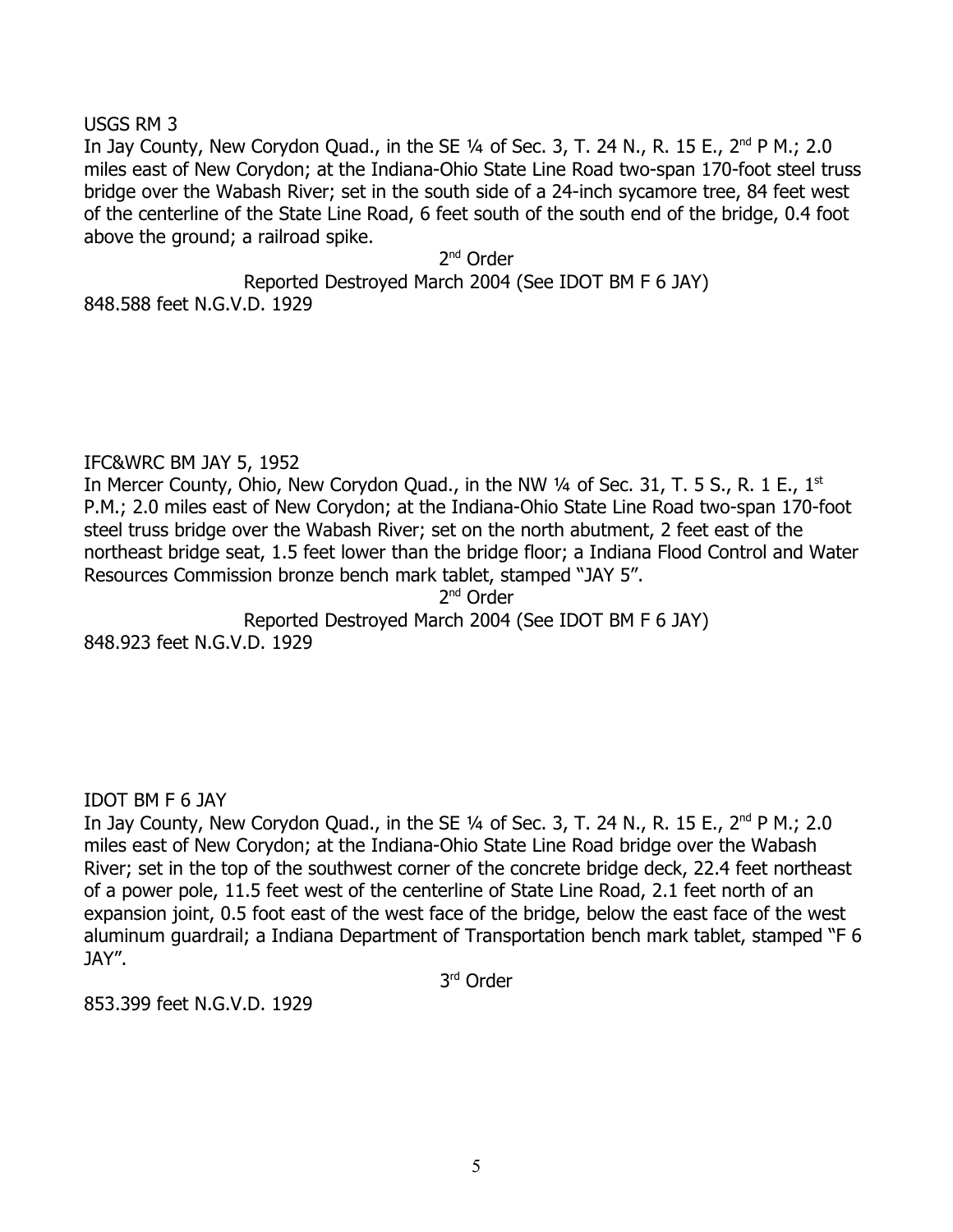#### IFC&WRC BM JAY 6, 1957

In Jay County, Petroleum Quad., in a Grant, T. 24 N., R. 12 E.,  $2^{nd}$  P M.; about 3.1 miles southwest of Fiat; at the Blackford/Jay County Line one-span steel truss bridge over the Salamonie River; set in the top of the north wingwall of the bridge, 12 feet northeast of the centerline of the road, 9 feet southwest of the northeast end of the wingwall, 1.0 foot northwest of the southeast face of the wingwall; a Indiana Flood Control and Water Resources Commission bronze bench mark tablet, stamped "JAY 6 1957".

2<sup>nd</sup> Order

863.283 feet N.G.V.D. 1929

## IFC&WRC TBM SR 9, 1957

In Jay County, Petroleum Quad., in a Grant, T. 24 N., R. 12 E.,  $2^{nd}$  P M.; about 3.0 miles southwest of Fiat; at the Blackford/Jay County Line 108-foot concrete arch bridge over Beaver Creek; set in the top at the center of the east concrete guardrail of the bridge, 54 feet north of the south end of the east guardrail, 9 feet east of the centerline of the road, 1.2 feet above the road; a chiseled triangle.

2<sup>nd</sup> Order

867.162 feet N.G.V.D. 1929

## IFC&WRC TBM SR 8, 1957

In Jay County, Petroleum Quad., in a Grant, T. 24 N., R. 12 E., 2<sup>nd</sup> P M.; about 3.1 miles southwest of Fiat; at the intersection of the Blackford/Jay County Line Road and 40 South Road, in the southeast quarter of the intersection; set in the east side of an 28-inch twin forked Ash tree, 39 feet east of the centerline of the Blackford/Jay County Line Road, 18 feet southwest of the centerline of the gravel 40 South Road, 0.5 foot above the ground about level with the road; a railroad spike driven through a brass plate, stamped "TBM SR 8 1957".

2<sup>nd</sup> Order

864.766 feet N.G.V.D. 1929

## IFC&WRC TBM SR 7, 1957

In Jay County, Petroleum Quad., in the SW 1/4 of Sec. 17, T. 24 N., R. 12 E., 2<sup>nd</sup> P M.; about 2.8 miles southwest of Fiat; at the 40 South Road twenty-foot concrete bridge over Miller Pugh Ditch; set in the top of the northwest wingwall of the bridge, 12 feet north of the centerline of the road, 1.2 feet southeast of the northwest end of the wingwall, about level with the road; a chiseled triangle.

2<sup>nd</sup> Order

863.495 feet N.G.V.D. 1929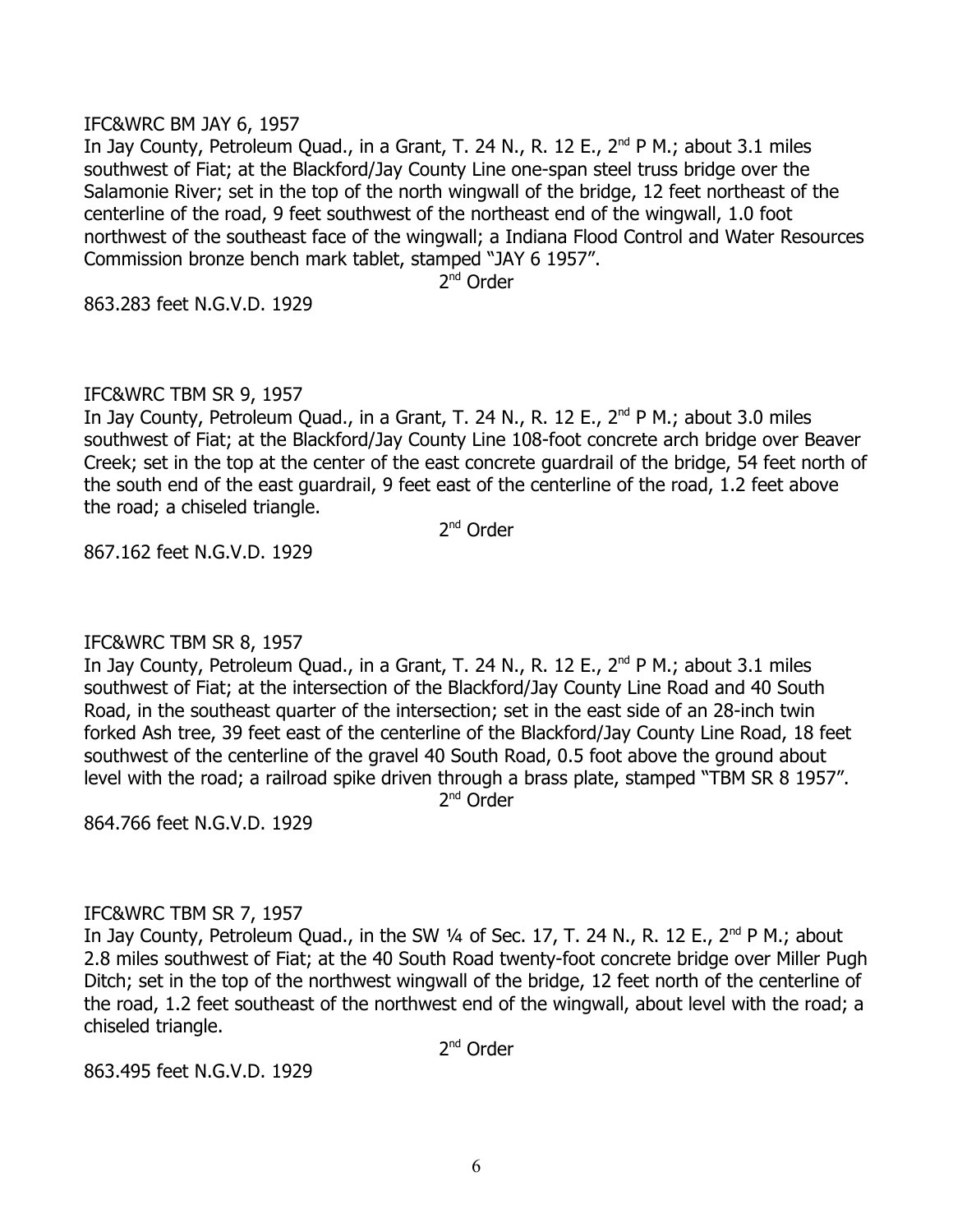#### IFC&WRC TBM SR 10, 1957

In Jay County, Petroleum Quad., in a Grant, T. 24 N., R. 12 E.,  $2^{nd}$  P M.; about 4.0 miles southwest of Fiat; at the Blackford/Jay County Line Road 30-foot concrete bridge over Hickman Ditch; set in the top of the northeast wingwall of the bridge, 12 feet east of the centerline of the road, 3.6 feet northeast of the northeast corner of the east concrete guardrail, about level with the road; a chiseled triangle.

2<sup>nd</sup> Order

860.650 feet N.G.V.D. 1929

## IFC&WRC BM SR 6, 1957

In Jay County, Petroleum Quad., in the SW 1/4 of Sec. 16, T. 24 N., R. 12 E., 2<sup>nd</sup> P M.; about 2.5 miles southwest of Fiat; at the 40 South Road 31-foot pony truss bridge over Beaver Creek; set in the top of the screw end of a bolt, in the top of the northeast steel wingwall of the bridge, 12 feet north of the centerline of the road, 2.8 feet northeast of the northeast corner of the north steel truss, 1.5 feet below the road; a chiseled cross.

2<sup>nd</sup> Order

860.091 feet N.G.V.D. 1929

## IFC&WRC TBM SR5 1957

In Jay County, Petroleum Quad., in the NW  $\frac{1}{4}$  of Sec. 21, T. 24 N., R. 12 E., 2<sup>nd</sup> P M.; about 2.9 miles southwest of Fiat; at the intersection of 44 South Road and 37 East Road, in the northeast quarter of the intersection; set in the northwest side of an 42-inch Oak tree, 89 feet north of the centerline of 44 South Road, 19 feet east of 37 East Road, 0.6 foot above the ground, 0.5 foot below the road; a railroad spike driven through a brass plate, stamped "TBM SR 5 1957".

2<sup>nd</sup> Order

863.562 feet N.G.V.D. 1929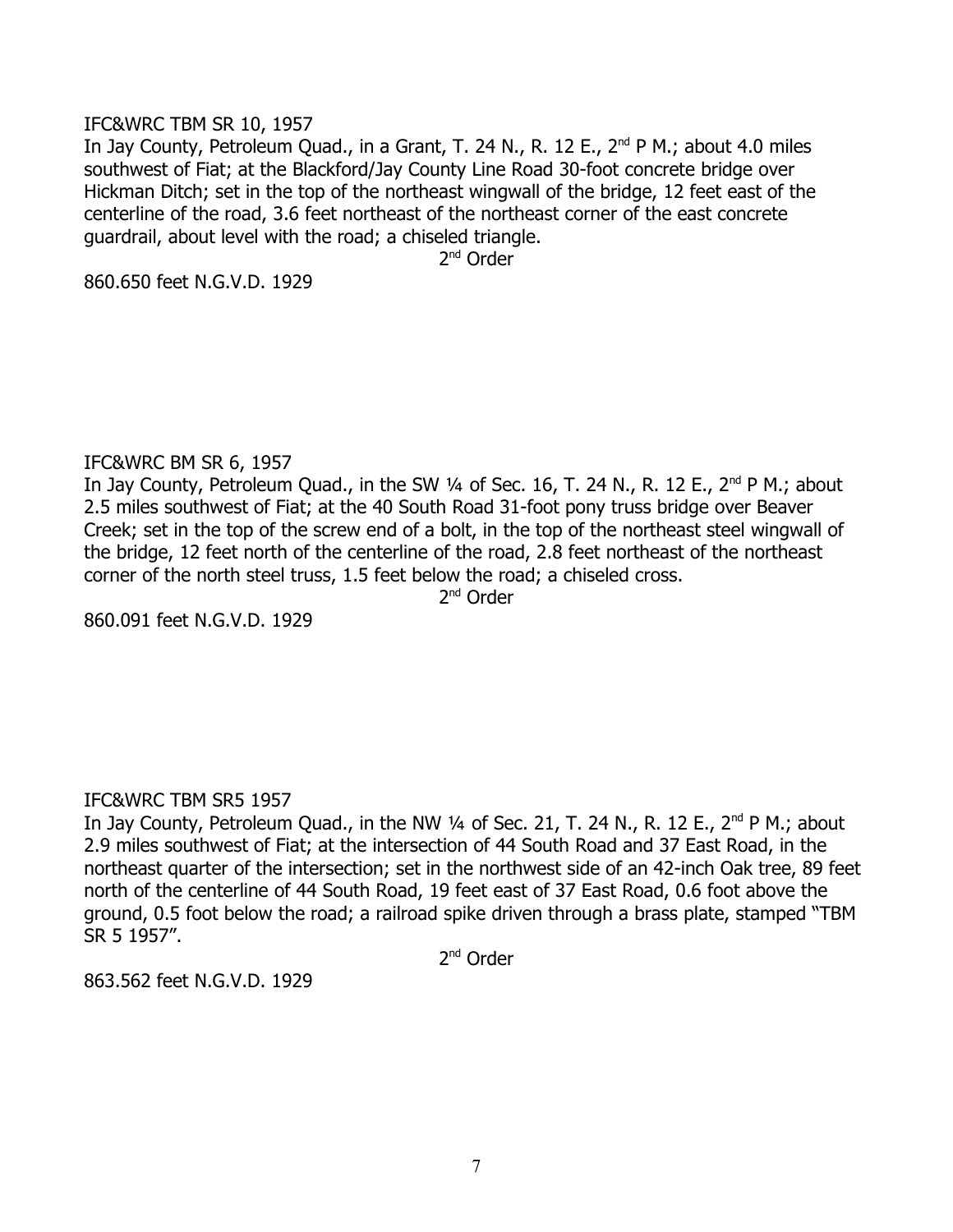#### IFC&WRC TBM SR 4, 1957

In Jay County, Petroleum Quad., in the NW  $\frac{1}{4}$  of Sec. 28, T. 24 N., R. 12 E., 2<sup>nd</sup> P M.; about 3.3 miles southwest of Fiat; at the intersection of 50 South Road and 37 East Road (Largo Street), at a ten-foot box culvert under 37 East Road (Largo Street), in the southwest quarter of the intersection; set in the top at the north end of the west headwall of the culvert, 140 feet south of the centerline of the east-west road, 9 feet west of the centerline of 37 East Road (Largo Street), 1.3 feet above the road, 0.9 foot south of the north end of the headwall; a chiseled triangle.

> 2<sup>nd</sup> Order Recovered 6/25/2007 JAK

863.911 feet N.G.V.D. 1929

## IFC&WRC TBM SR 3, 1957

In Jay County, Petroleum Quad., in the NW  $\frac{1}{4}$  of Sec. 28, T. 24 N., R. 12 E., 2<sup>nd</sup> P M.; about 3.8 miles southwest of Fiat; at the intersection of 54 South Road and 37 East Road (Largo Street), in the northwest quarter of the intersection; set in the west side of a 48–inch Oak tree, 21 feet west of the centerline of 37 East Road (Largo Street), 18 feet north of the centerline of 54 South Road, 0.8 foot above the ground; a railroad spike driven through a brass plate, stamped "TBM SR3 1957".

2<sup>nd</sup> Order

869.184 feet N.G.V.D. 1929

## IDNR BM JAY 7 1957

In Jay County, Petroleum Quad., in the SW  $\frac{1}{4}$  of Sec. 28, T. 24 N., R. 12 E., 2<sup>nd</sup> P M.; about 3.8 miles southwest of Fiat; at the 54 South Road one-span steel truss bridge over the Salamonie River, set in the top of the southeast wingwall of one bridge, 11 feet south of the centerline of the road, 4 feet southeast of the southeast corner of the south steel truss, 1.2 feet below the road; a Indiana Flood Control and Water Resources bronze bench mark tablet, stamped "JAY 7 1957".

2<sup>nd</sup> Order

866.640 feet N.G.V.D. 1929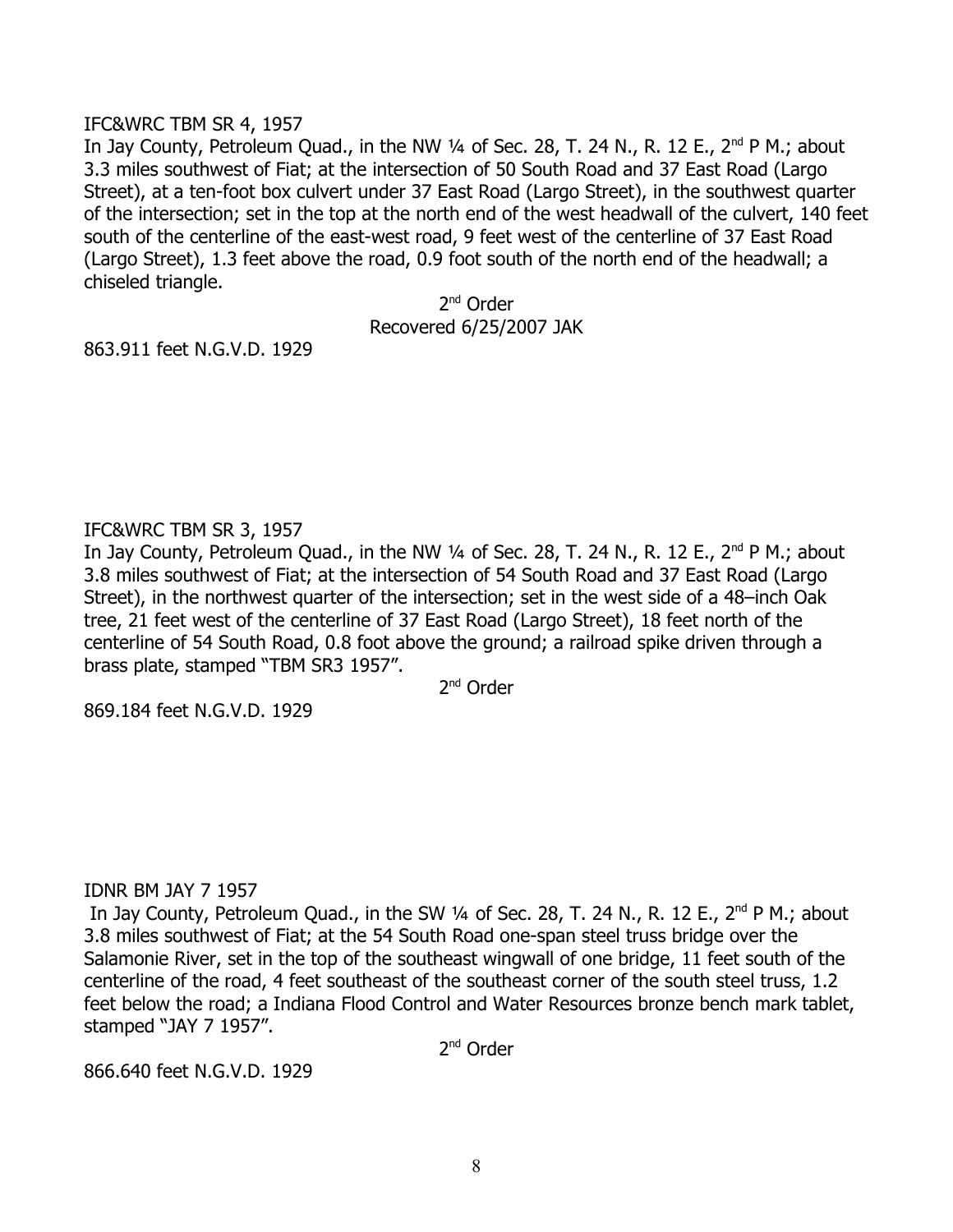### IFC&WRC TBM SR 11, 1957

In Jay County, Petroleum Quad., in the SW  $\frac{1}{4}$  of Sec. 29, T. 24 N., R. 12 E., 2<sup>nd</sup> P M.; about 3.8 miles southwest of Fiat; at the intersection of the Blackford/Jay County Line Road and 54 South Road, in the southeast quarter of the intersection; set in the southwest side of a power pole, 21 feet south of the centerline of 54 South Road, 17 feet east of the centerline of the Blackford/Jay County Line Road, 0.7 foot above the ground; a railroad spike driven through a brass plate, stamped "TBM SR 11 1957".

2<sup>nd</sup> Order

886.046 feet N.G.V.D. 1929

## IFC&WRC TBM SR 12, 1957

In Jay County, Pennville Quad., in the NW 1/4 of Sec. 32, T. 24 N., R. 12 E., 2<sup>nd</sup> P M.; about 2.7 miles west of Pennville; 0.5 mile north along the Blackford/Jay County Line Road (25 East Road) from its intersection with State Road 22 to a "T" road west, at a one-foot pipe culvert under the Blackford/Jay County Line Road (25 East Road); set in the top of and at the south end of the east headwall of the culvert, 47 feet south of the extended centerline of the T-road west, 11 feet east of the centerline of the Blackford/Jay County Line Road (25 East Road), 0.7 foot north of the south end of the east headwall, about level with the road; a chiseled triangle.

2<sup>nd</sup> Order

883.926 feet N.G.V.D. 1929

## IFC&WRC TBM SR 13, 1957

In Jay County, Pennville Quad., in the SW  $\frac{1}{4}$  of Sec. 32, T. 24 N., R. 12 E., 2<sup>nd</sup> P M.; about 2.5 miles west of Pennville; about 2.45 miles west along State Road 22 from its "T" road intersection with State Road 1 at south edge of Pennville, at a five-foot concrete culvert under the State Road 22; set in the top of the center of the south headwall of the culvert, 11 feet south of the centerline of the highway, about level with the highway; a chiseled triangle.

2<sup>nd</sup> Order

871.028 feet N.G.V.D. 1929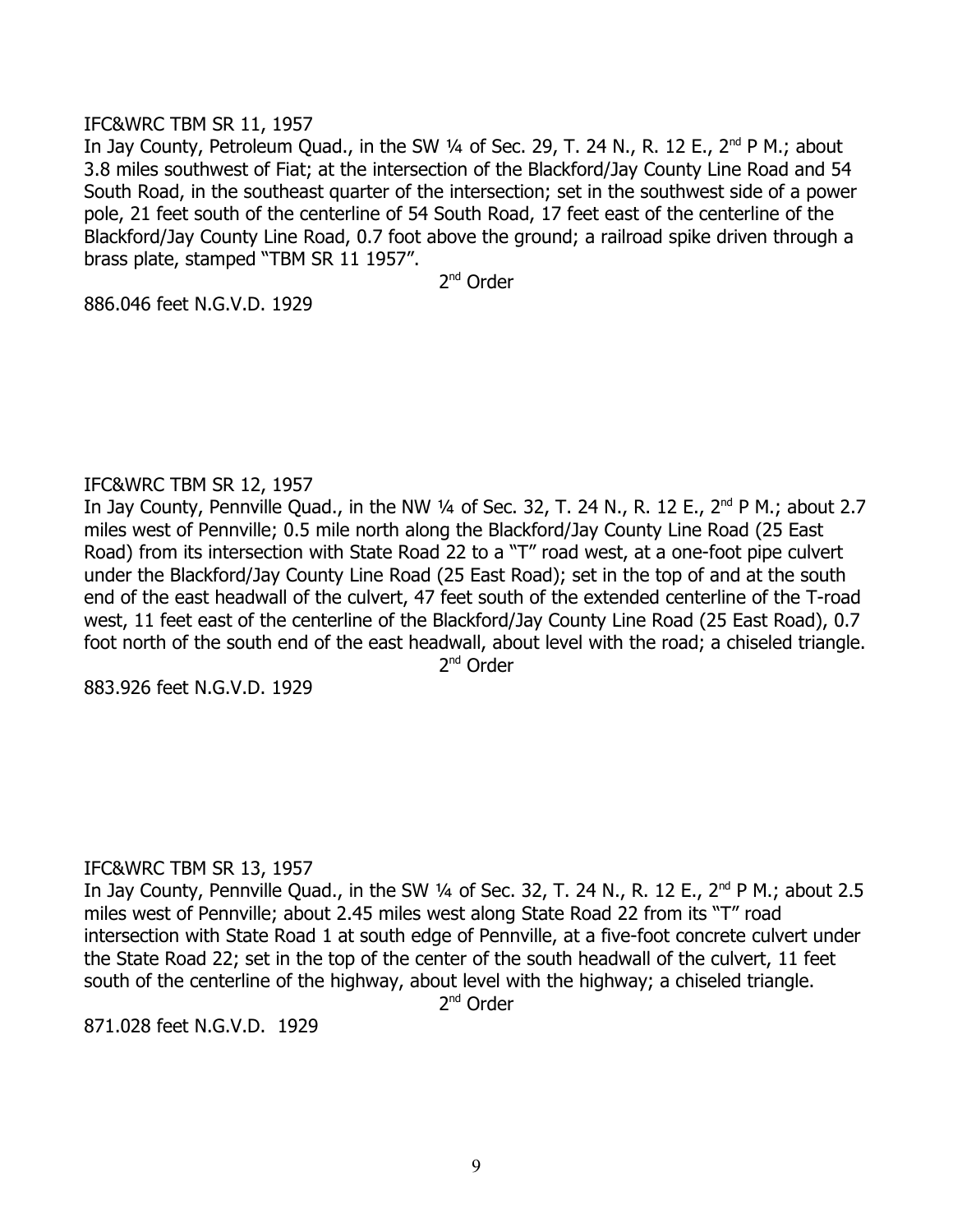#### IFC&WRC BM JAY 8, 1957

In Jay County, Pennville Quad., in the NE  $\frac{1}{4}$  of Sec. 32, T. 24 N., R. 12 E.,  $2^{nd}$  P M.; about 2.3 miles west of Pennville; at the State Road 22 one-span pony truss bridge over Twomile Ditch; set in the top of and at the north end of the west abutment, 10.5 feet north of the centerline of the road, 1.2 feet below the road, 0.8 foot west of the east face of the west abutment; a Indiana Flood Control and Water Resources Commission bronze bench mark tablet, stamped "Jay 8 1957".

2<sup>nd</sup> Order

Destroyed see IFC&WRC BM JAY 8 RESET 1962

869.072 feet N.G.V.D. 1929

#### IFC&WRC BM JAY 8 RESET 1962

In Jay County, Pennville Quad., in the NE 1/4 of Sec. 32, T. 24 N., R. 12 E., 2<sup>nd</sup> P M.; about 2.3 miles west of Pennville; at the State Road 22 seventy-five-foot concrete bridge over Twomile Ditch, set in the top at the west end of the north concrete guardrail base, 13.0 feet north of the centerline of the road, 2.5 feet east of the west end of the north concrete guardrail base, 0.8 foot above the road; a Indiana Flood Control and Water Resources Commission bronze bench mark tablet, stamped "Jay 8 Reset 1962".

2<sup>nd</sup> Order

871.237 feet N.G.V.D. 1929

## IFC&WRC TBM SR 14, 1957

In Jay County, Pennville Quad., in the SW 1/4 of Sec. 33, T. 24 N., R. 12 E., 2<sup>nd</sup> P M.; about 1.8 miles west of Pennville; at the "T" road intersection of State Road 22 and 31 East Road, in the southeast quarter of the intersection; set in the northwest side of a 36–inch Oak tree, 59 feet south of the centerline of State Road 22, 42 feet east of the centerline of 31 East Road, 0.5 foot above the ground; a railroad spike driven through an aluminum tag, stamped "TBM SR 14 1957".

2<sup>nd</sup> Order

877.931 feet N.G.V.D. 1929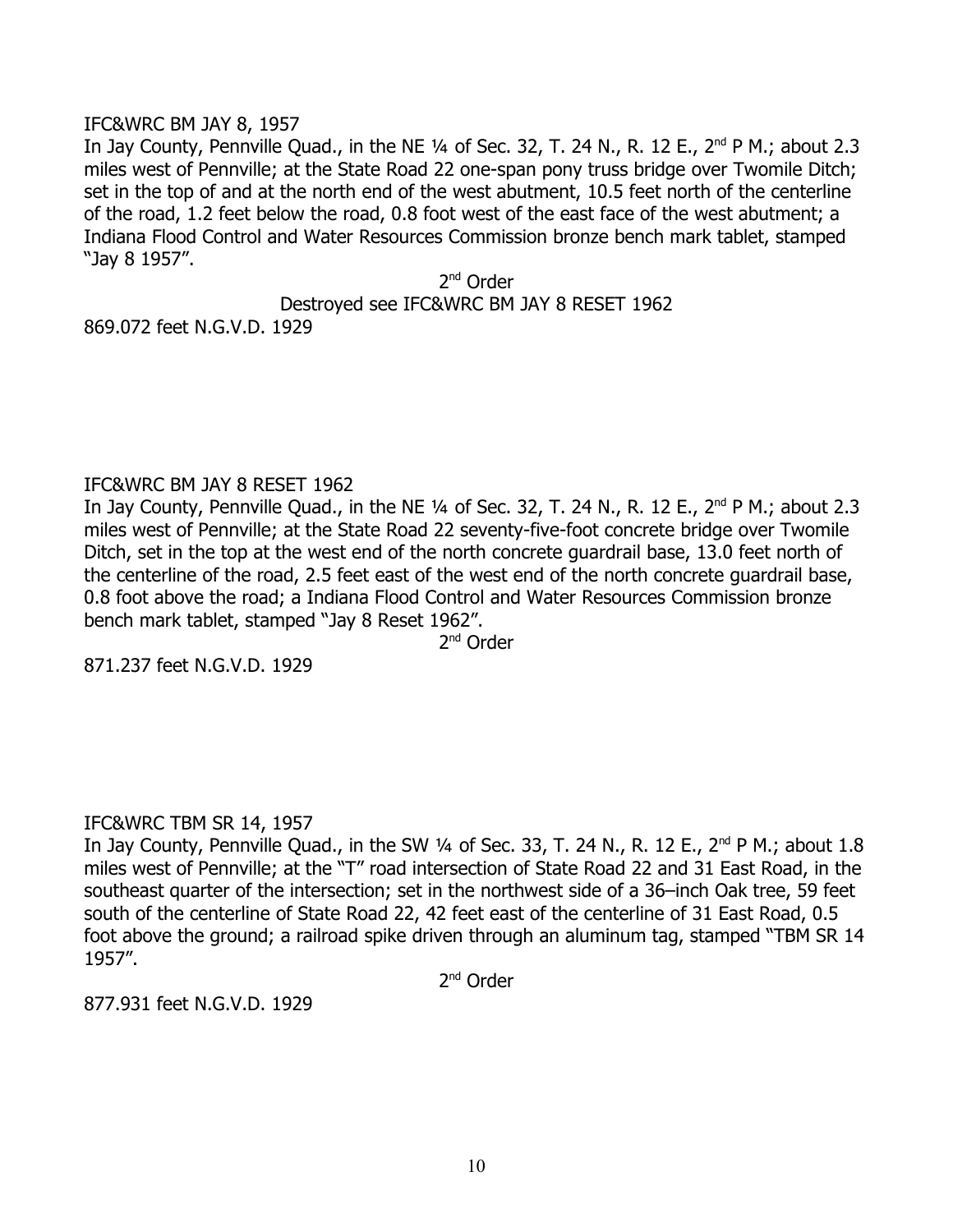### IFC&WRC TBM SR 15, 1957

In Jay County, Pennville Quad., in the SE  $\frac{1}{4}$  of Sec. 33, T. 24 N., R. 12 E., 2<sup>nd</sup> P M.; about 1.1 miles west of Pennville; about 0.9 mile west along State Road 22 from its "T" road intersection with State Road 1 at the south edge of Pennville, at a one-foot pipe culvert under the highway; set in the southeast wingwall of the culvert, 12 feet south of the centerline of State Road 22, 0.4 foot northwest of the southeast end of the southeast concrete wingwall, 0.3 foot below the road; a chiseled triangle.

2<sup>nd</sup> Order

873.903 feet N.G.V.D. 1929

#### IFC&WRC TBM SR 2, 1957

In Jay County, Pennville Quad., in the SE  $\frac{1}{4}$  of Sec. 28, T. 24 N., R. 12 E., 2<sup>nd</sup> P M.; about 0.95 mile west of Pennville; about 1.0 mile west along 37 East Road (Largo Street) from its intersection with State Road 1 at Pennville, at a farm lane leading north, in the northwest quarter of the intersection; set in the north side of a 13 inch Walnut tree, 27 feet west of the centerline of the farm lane, 14 feet north of the centerline of the road, 0.5 foot above the ground; a railroad spike driven through a brass plate, stamped "TBM SR 2 1957".

2<sup>nd</sup> Order

870.894 feet N.G.V.D. 1929

## IFC&WRC TBM SR 1, 1957

In Jay County, Pennville Quad., in the SW 1/4 of Sec. 27, T. 24 N., R. 12 E., 2<sup>nd</sup> P M.; about 0.45 mile west of Pennville; about 0.45 mile west along 37 East Road (Largo Street) from its intersection with State Road 1 at Pennville, at a two-foot pipe culvert under the road; set in the top at the southeast end of the northeast headwall of the culvert, 16 feet northeast of centerline of the road, 2 feet below the road, 0.7 foot northwest of the southeast end of the northeast headwall; a chiseled triangle.

2<sup>nd</sup> Order

869.827 feet N.G.V.D. 1929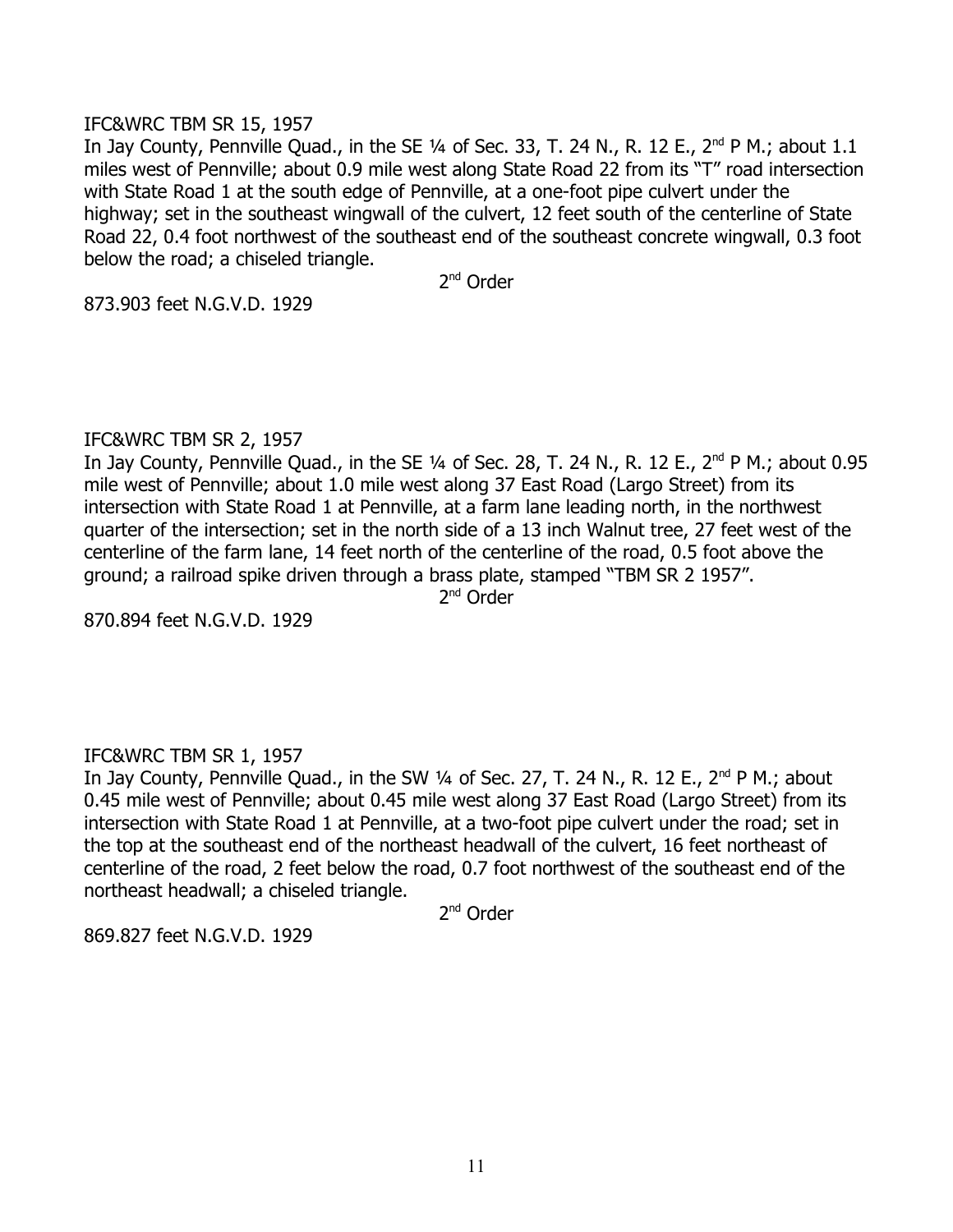## ISHC BM JAY G 4

In Jay County, Pennville Quad., in the SE  $\frac{1}{4}$  of Sec. 34, T. 24 N., R. 12 E., 2<sup>nd</sup> P M.; at Pennville; at the State Road 1 multiple concrete arch bridge over the Salamonie River; set in the top at the south end of the west sidewalk of the bridge, 28 feet north of the south end of the west sidewalk, 15.5 feet west of the centerline of State Road 1, 0.7 foot above the road; a Indiana State Highway Commission bench mark tablet, stamped "JAY G 4".

2<sup>nd</sup> Order

876.467 feet N.G.V.D. 1929

## USC&GS BM Z 38, 1934

In the Jay County, Pennville Quad., in the NE  $\frac{1}{4}$  of Sec. 34, T. 24 N., R. 12 E., 2<sup>nd</sup> P M.; at Pennville; at the Masonic Hall and Odd Fellows building housing in the U.S. Post Office; set vertically in the west stone masonry wall, 43.7 feet north of the southwest corner of the building, 22 feet south of the northwest corner of the building, 3.3 feet above the sidewalk; a US Coast and Geodetic Survey bench mark tablet, stamped "Z 38 1934".

2<sup>nd</sup> Order

884.821 feet N.G.V.D. 1929

## IFC&WRC TBM SR 16, 1957

In Jay County, Pennville Quad., in the SE  $\frac{1}{4}$  of Sec. 34, T. 24 N., R. 12 E., 2<sup>nd</sup> P M.; about 0.7 mile south of Pennville; about 0.1 mile east along Main Street from the U.S. Post Office in Pennville, to a north-south cross street (Washington Street), thence 0.8 mile generally south along Washington Street, to a one-span steel truss bridge over the Salamonie River; set in the top of the of the rivet head of the bottom rivet of the west row of rivets at the north end of the west steel truss of the bridge, 10 feet west of the centerline of the road, 0.4 foot below the road; a chiseled cross.

2<sup>nd</sup> Order

874.412 feet N.G.V.D. 1929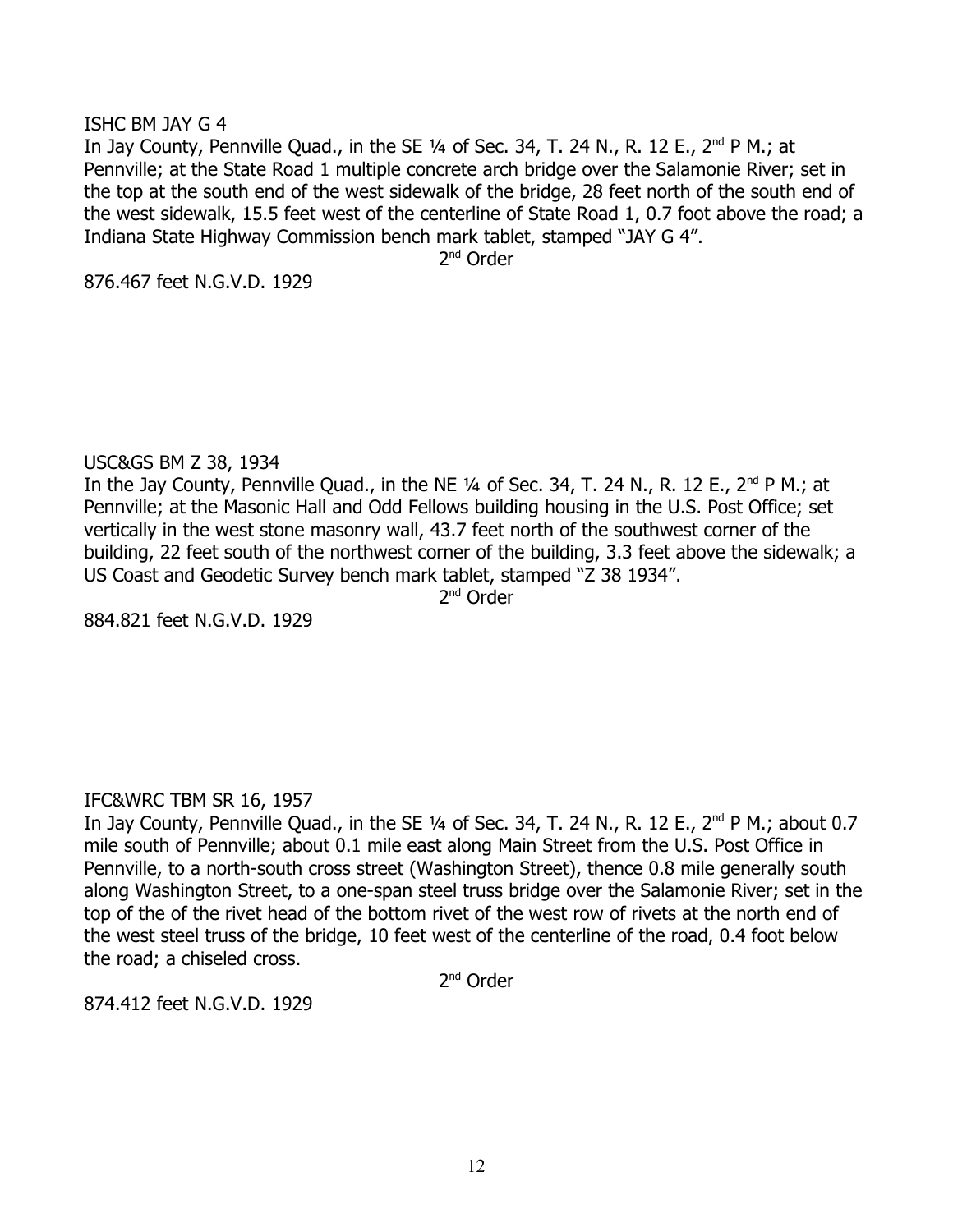#### IFC&WRC BM JAY 9 1957

In Jay County, Pennville Quad., in the NW  $\frac{1}{4}$  of Sec. 1, T. 23 N., R. 12 E., 2<sup>nd</sup> P M.; about 1.2 miles south of Pennville; at the 74 South Road 135-foot wooden deck bridge over Brooks Creek; set in the top at the northeast end of the southeast abutment of the bridge, 8.5 feet northeast of the centerline of the road, 0.5 foot southeast of the northwest face of the southeast abutment, 0.3 foot below the road; a Indiana Flood Control and Water Resources Commission bronze bench mark tablet, stamped "JAY 9 1957".

2<sup>nd</sup> Order

874.380 feet N.G.V.D. 1929

## IFC&WRC TBM SR 17, 1957

In Jay County, Pennville Quad., in the SW  $\frac{1}{4}$  of Sec. 6, T. 23 N., R. 13 E., 2<sup>nd</sup> P M.; about 1.2 miles south of Pennville; about 1.1 miles east along 74 South Road from its "T" road intersection with State Road 1 to a three-foot pipe culvert under the road; set in the top of and at the west end of the south headwall of the culvert, 8.5 feet south of the centerline of the road, 1.4 feet east of the west end of the south headwall, 1.2 feet above the road; a chiseled triangle.

2<sup>nd</sup> Order

881.190 feet N.G.V.D. 1929

# IFC&WRC BM JAY 10, 1957

In Jay County, Blaine Quad., in the NW  $\frac{1}{4}$  of Sec. 6, T. 23 N., R. 13 E., 2<sup>nd</sup> P M.; about 3.2 miles northwest of Center; at the 65 East Road two-span steel truss bridge over the Salamonie River; set in the top of and at the west end of the south abutment of the bridge, 10 feet west of the centerline of the road, 0.7 foot south of the north face of the south abutment, 0.2 foot below the road; a Indiana Flood Control and Water Resources Commission bronze bench mark tablet, stamped "JAY 10 1957".

> 2<sup>nd</sup> Order NEW BRIDGE Destroyed 4/16/82 jam

876.466 feet N.G.V.D. 1929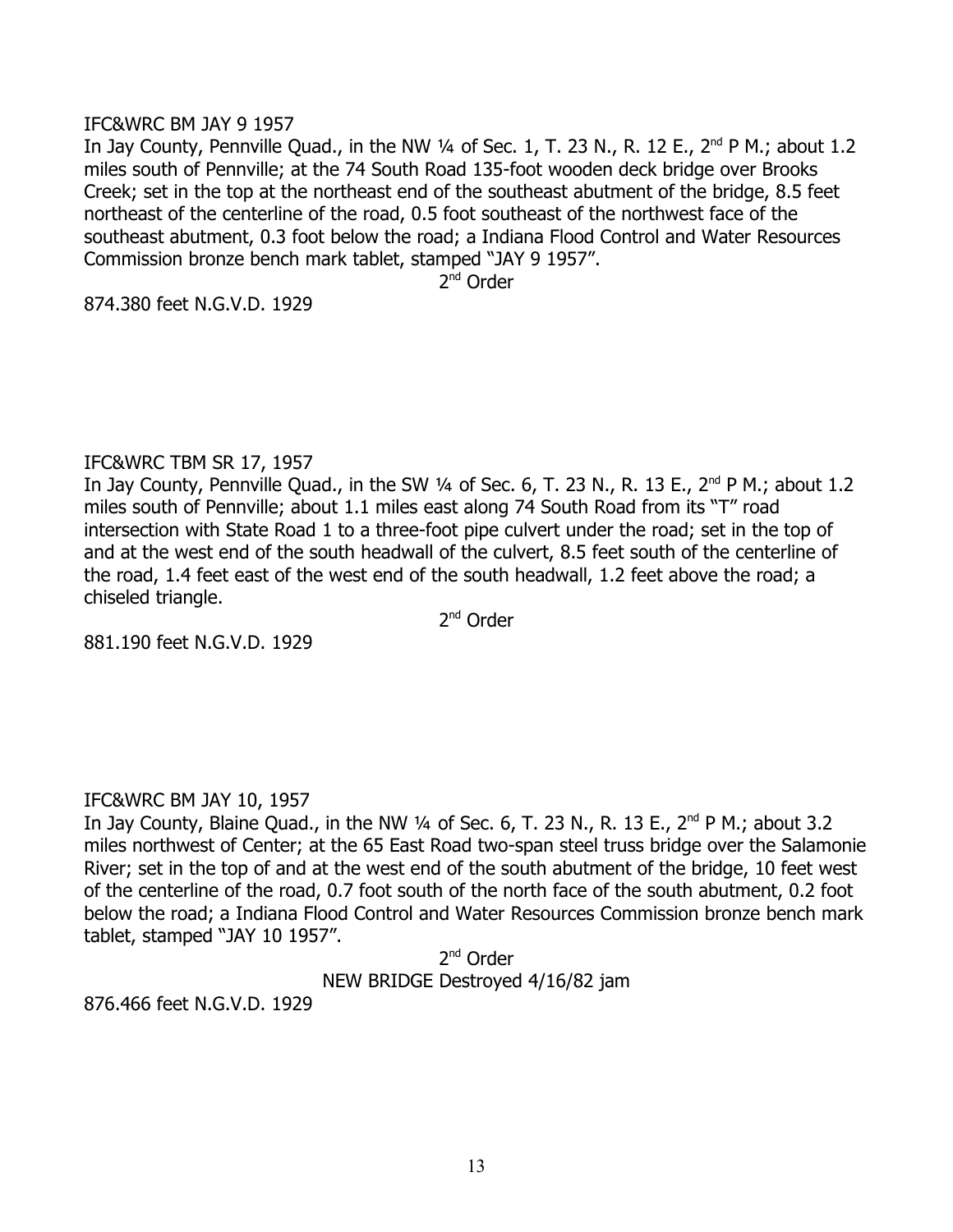#### IFC&WRC TBM SR 18, 1957

In Jay County, Blaine Quad., in the NW  $\frac{1}{4}$  of Sec. 7, T. 23 N., R. 13 E., 2<sup>nd</sup> P M.; about 2.9 miles northwest of Center; at the "T"-road intersection of 80 South Road and 65 East Road; set in the east side line of a power pole, 15.5 feet west of centerline of 65 East Road, 3.8 feet south of the extended centerline of 80 South Road, 0.8 foot above the ground, about level with the roads; a railroad spike driven through a brass plate, stamped "TBM SR 18 1957".

2<sup>nd</sup> Order

884.354 feet N.G.V.D. 1929

## IFC&WRC TBM SR 19, 1957

In Jay County, Blaine Quad., in the NW  $\frac{1}{4}$  of Sec. 8, T. 23 N., R. 13 E., 2<sup>nd</sup> P M.; about 2.3 miles northwest of Center; at the 80 South Road eleven-foot box culvert over Stultz Ditch, set in the top of the east end of the south headwall of the culvert, 9 feet south of the centerline of the road, 2 feet west of the east end of the south headwall of the culvert, 1.7 feet above the road; a chiseled triangle.

2<sup>nd</sup> Order

880.087 feet N.G.V.D. 1929

## IFC&WRC BM JAY 11, 1957

In Jay County, Blaine Quad., in the NE  $\frac{1}{4}$  of Sec. 8, T. 23 N., R. 13 E.,  $2^{nd}$  P M.; about 2.1 miles northwest of Center; at the 80 South Road one-span steel truss bridge over the Salamonie River; set in the top of the southwest wingwall of the bridge, 14 feet south of the centerline of the road, 9.2 feet east of the west end of the southwest wingwall, 1.1 feet below the road; a Indiana Flood Control and Water Resources Commission bronze bench mark tablet, stamped "JAY 11 1957".

2<sup>nd</sup> Order

878.549 feet N.G.V.D. 1929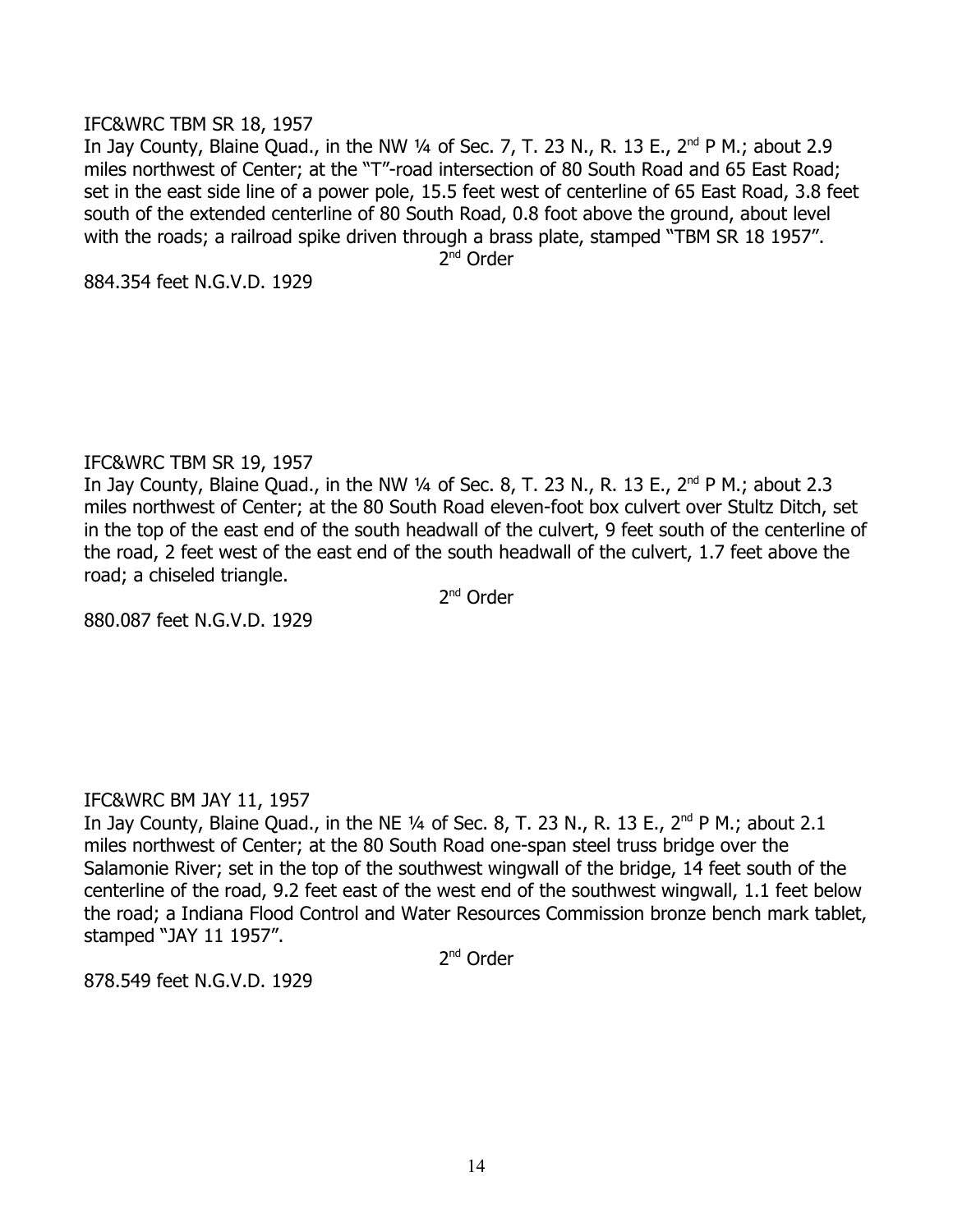#### IFC&WRC TBM SR 20 1957

In Jay County, Blaine Quad., in the NE  $\frac{1}{4}$  of Sec. 8, T. 23 N., R. 13 E.,  $2^{nd}$  P M.; about 1.8 miles northwest of Center; at the intersection of 80 South Road and 77 East Road, in the southwest quarter of the intersection; set in the north side of a power pole with a transformer, 19 feet south of the centerline of 80 South Road, 16 feet west of the centerline of 77 East Road, 0.5 foot above the ground, about level with the roads; a railroad spike driven through an aluminum plate, stamped "TBM SR 20 1957".

2<sup>nd</sup> Order

882.735 feet N.G.V.D. 1929

#### IFC&WRC BM JAY 12, 1957

In Jay County, Blaine Quad., in the SE  $\frac{1}{4}$  of Sec. 8, T. 23 N., R. 13 E.,  $2^{nd}$  P M.; about 1.3 miles northwest of Center; at the 77 East Road one-span steel truss bridge over the Salamonie River; set in the top of the west end of the south abutment of the bridge, 10 feet west of the centerline of the road, 1.7 feet south of the north face of the south abutment, 1.3 feet below the road; a Indiana Flood Control and Water Resources Commission bronze bench mark tablet, stamped "JAY 12 1957".

2<sup>nd</sup> Order

880.262 feet N.G.V.D. 1929

## IFC&WRC TBM SR 21, 1957

In Jay County, Blaine Quad., in the NW  $\frac{1}{4}$  of Sec. 16, T. 23 N., R. 13 E., 2<sup>nd</sup> P M.; about 1.0 mile northwest of Center, about 0.2 mile north along 77 East Road from its intersection with State Road 26 to a four-foot box culvert under the road; set in the top of the northeast wingwall of the culvert, 15.5 feet east of the centerline of the road, 0.6 foot west of the northeast corner of the northeast wingwall, about level with the road; a chiseled triangle.

2<sup>nd</sup> Order

881.926 feet N.G.V.D. 1929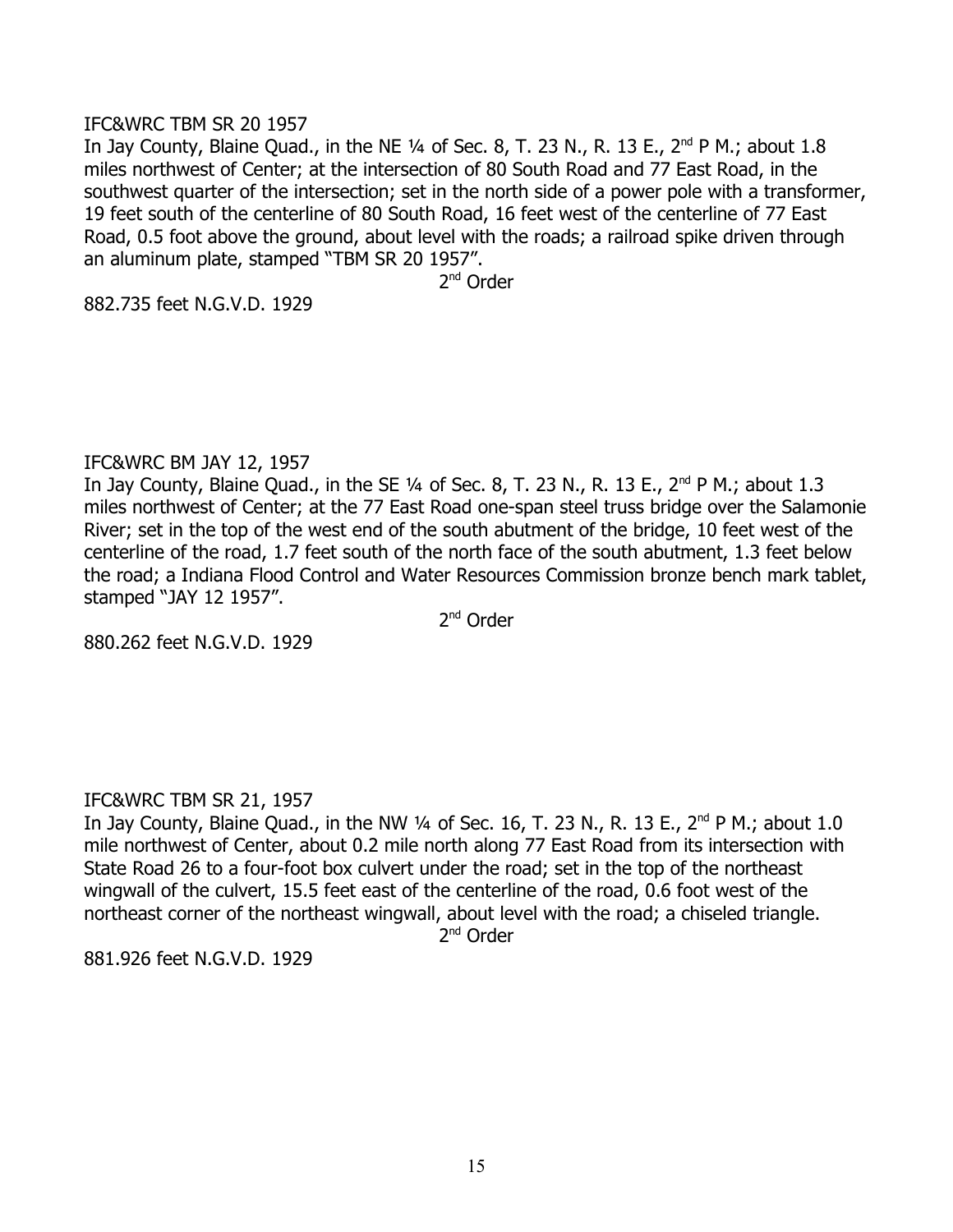#### USC&GS BM F 247, 1947

In Jay County, Blaine Quad., in the NE  $\frac{1}{4}$  of Sec. 16, T. 23 N., R. 13 E., 2<sup>nd</sup> P M.; about 0.5 mile west of Center; about 0.5 mile west along State Road 26 from its intersection with 87 East Road, at the junction of a gravel T-road leading north, in the northeast quarter of the intersection; set in the top of a concrete post, 55 feet north of a fence corner, 9 feet east of the centerline of the T-road, 1 foot west of a north-south fence line, about level with the road, projecting about 0.2 foot above the ground; a US Coast and Geodetic Survey bench mark tablet, stamped "F 247 1947".

> 2<sup>nd</sup> Order Destroyed 7/17/2007 JAK

884.129 feet N.G.V.D. 1929

#### IFC&WRC TBM SR 22, 1957

In Jay County, Blaine Quad., in the NE 1/4 of Sec. 16, T. 23 N., R. 13 E., 2<sup>nd</sup> P M.; at Center; at the intersection of State Road 26 and 87 East Road, in the northwest quarter of the intersection; set in the north side of a 19-inch Ash tree, 90 feet southwest of and across 87 East Road from the southwest corner of the Center Evangelical United Brethren Church, 37 feet north of the centerline of State Road 26, 16 feet west of the centerline of the gravel 87 East Road, 0.6 foot above the ground, about level with the roads; a railroad spike driven through a brass plate, stamped "TBM SR 22 1957".

2<sup>nd</sup> Order

887.134 feet N.G.V.D. 1929

## IFC&WRC BM JAY 13, 1957

In Jay County, Blaine Quad., in the SE 1/4 of Sec. 9, T. 23 N., R. 13 E., 2<sup>nd</sup> P M.; about 0.9 mile north of Center; at the 87 East Road one-span steel truss bridge over the Salamonie River; set in the top of and at the west end of the north abutment of the bridge, 11 feet west of the centerline of the road, 1.2 feet north of the south face of the north abutment, about level with the road; a Indiana Flood Control and Water Resources Commission bronze bench mark tablet, stamped "JAY 13 1957".

2<sup>nd</sup> Order

885.507 feet N.G.V.D. 1929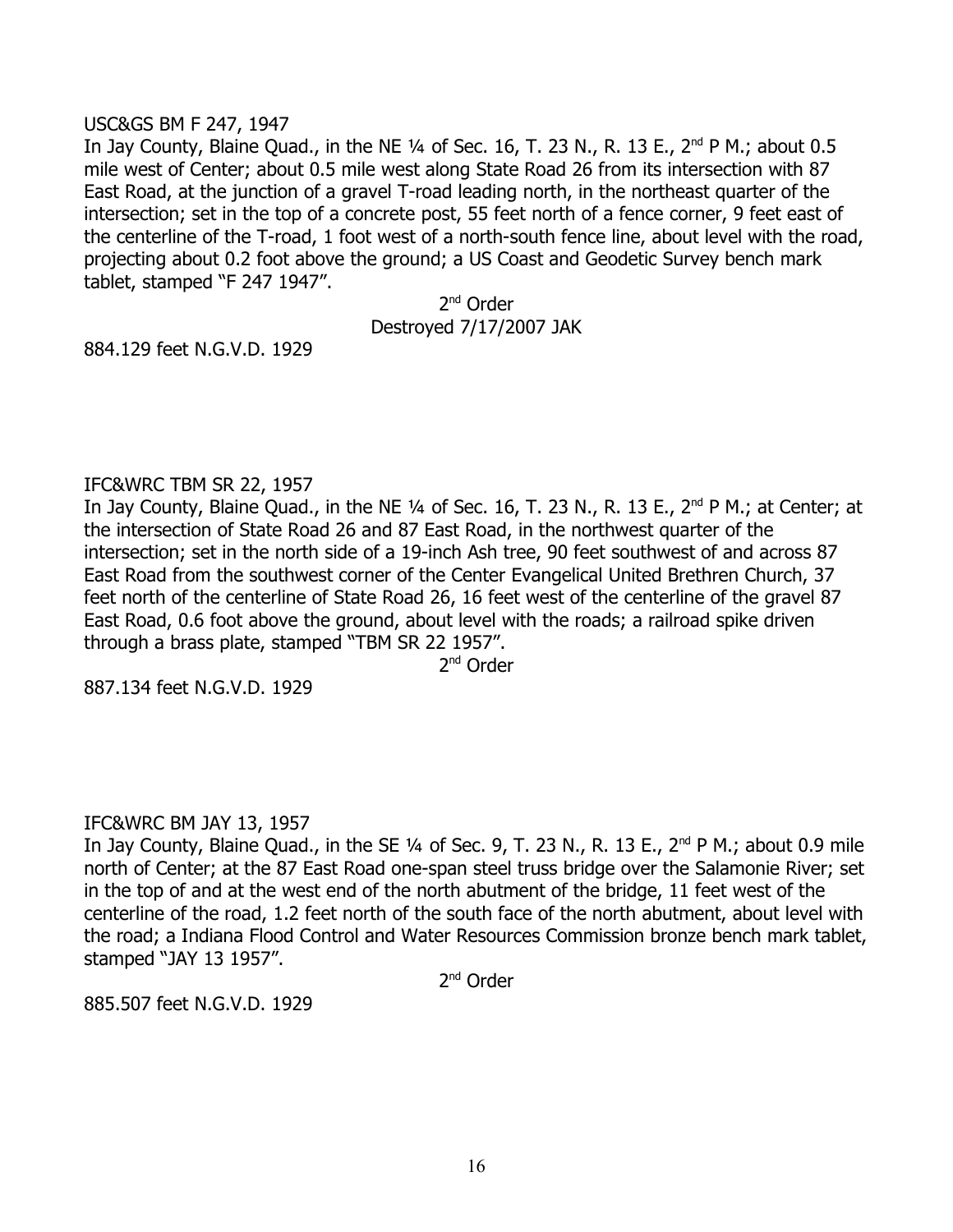#### IFC&WRC BM JAY 14, 1957

In Jay County, Blaine Quad., in the SW 1/4 of Sec. 15, T. 23 N., R. 13 E.,  $2^{nd}$  P.M.; about 0.35 mile east of Center; at the State Road 26 one-span steel truss bridge over the Salamonie River; set in the top of the north end of the east abutment of the bridge, 11 feet north of the centerline of the road, 2.5 feet east of the west face of the east abutment, 1.3 feet below the road; a Indiana Flood Control and Water Resources Commission bronze bench mark tablet, stamped "JAY 14 1957". **Mark Reset by Contractor See page 33**

2<sup>nd</sup>-Order

887.955 feet N.G.V.D. 1929

#### USC&GS BM V 37, 1934

In Jay County, Blaine Quad., in the SE  $\frac{1}{4}$  of Sec. 15, T. 23 N., R. 13 E.,  $2^{nd}$  P M.; about 0.6 mile east of Center, about 0.6 mile east along State Road 26 from its intersection with 87 East Road; set in the top of a concrete post, 180 feet southeast across the highway from the R.A. Juillerat farmhouse, 27 feet south of the centerline of the highway, 2.5 feet east of a power pole with a transformer on top, about level with the highway, projecting about 0.4 foot above the ground; a US Coast and Geodetic Survey bench mark tablet, stamped "V 37 1934".

2<sup>nd</sup> Order **Destroved** 

889.795 feet N.G.V.D. 1929

# USC&GS RM CENTER NO. 1, 1955

In Jay County, Blaine Quad., in the NE  $\frac{1}{4}$  of Sec. 15, T. 23 N., R. 13 E., 2<sup>nd</sup> P M.; about 0.65 mile east of Center; about 0.65 mile east along State Road 26 from its intersection with 87 East Road; set in the top of a concrete post, at the southeast corner of the front yard of the "R.A. Juillerat" residence, 24 feet east of a telephone pole, 20 feet north of the centerline of State Road 26, 1.8 feet northwest of a fence corner post, 1.6 feet northwest of a fence corner post, 1.6 feet northwest of a white wooden witness post, 1.3 feet west of a fence line, level with the ground; a US Coast and Geodetic Survey reference mark, stamped "Center No. 1 1955".

2<sup>nd</sup> Order

889.908 feet N.G.V.D. 1929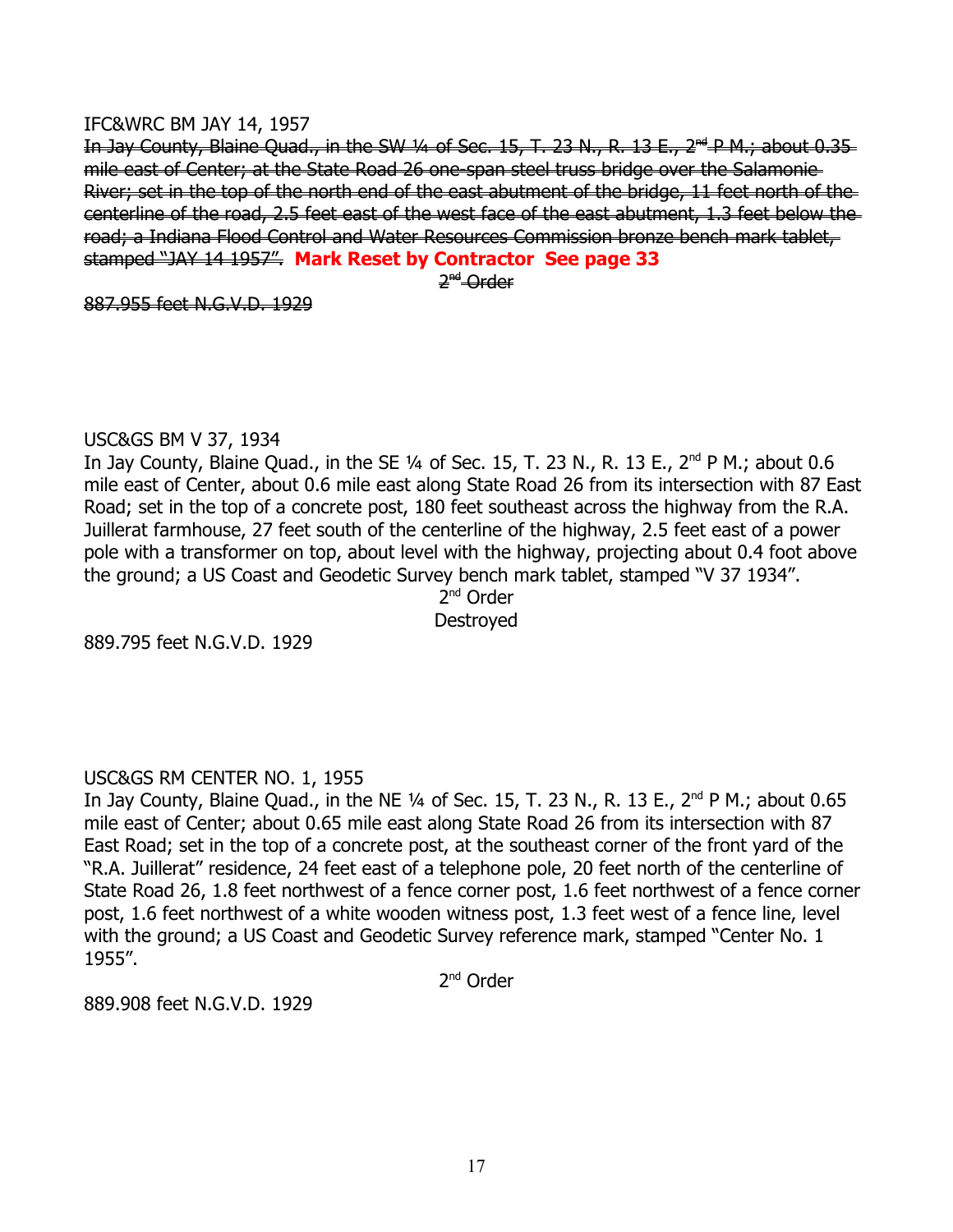#### USC&GS E 247, 1947

In Jay County, Blaine Quad., in the NW  $\frac{1}{4}$  of Sec. 14, T. 23 N., R. 13 E., 2<sup>nd</sup> P M.; about 1.5 miles east of Center; at the "T" road intersection of State Road 26 and 105 East Road, in the northwest quarter of the intersection; set in the top of a concrete post, 61 feet north of the centerline of the highway, 16 feet west of the centerline of 105 East Road, at the edge of a plowed field, about level with the ground; a US Coast and Geodetic Survey bench mark tablet, stamped "E 247 1947".

2<sup>nd</sup> Order

894.493 feet N.G.V.D. 1929

#### IFC&WRC TBM SR 23, 1957

In Jay County, Blaine Quad., in the SE  $\frac{1}{4}$  of Sec. 14, T. 23 N., R. 13 E.,  $2^{nd}$  P M.; about 2.0 miles east of Center; about 2.0 miles east along State Road 26 its intersection with 87 East Road, at a 90 degree turn in State Road 26 and a gravel 109 East Road intersection, in the southwest quarter of the intersection; set in the west side of a power pole, 46 feet west of the centerline of the road running north-south, 15 feet south of the centerline of State Road 26, 0.6 foot above the ground; a railroad spike driven through a brass plate, stamped "TBM SR 23 1957".

2<sup>nd</sup> Order

897.485 feet N.G.V.D. 1929

## IFC&WRC TBM SR 24, 1957

In Jay County, Blaine Quad., in the SE  $\frac{1}{4}$  of Sec. 14, T. 23 N., R. 13 E.,  $2^{nd}$  P M.; about 2.0 miles east of Center; at the intersection of 109 East Road, 100 South Road, and State Road 26, at a one-foot pipe culvert under the highway, in the northwest quarter of the intersection; set in top at the north end of the west headwall of the culvert, 21 feet north of the centerline of 100 South Road, 15 feet west of the centerline of State Road 26, 1.8 feet south of the north end of the west headwall of the culvert; a chiseled triangle.

2<sup>nd</sup> Order

908.656 feet N.G.V.D. 1929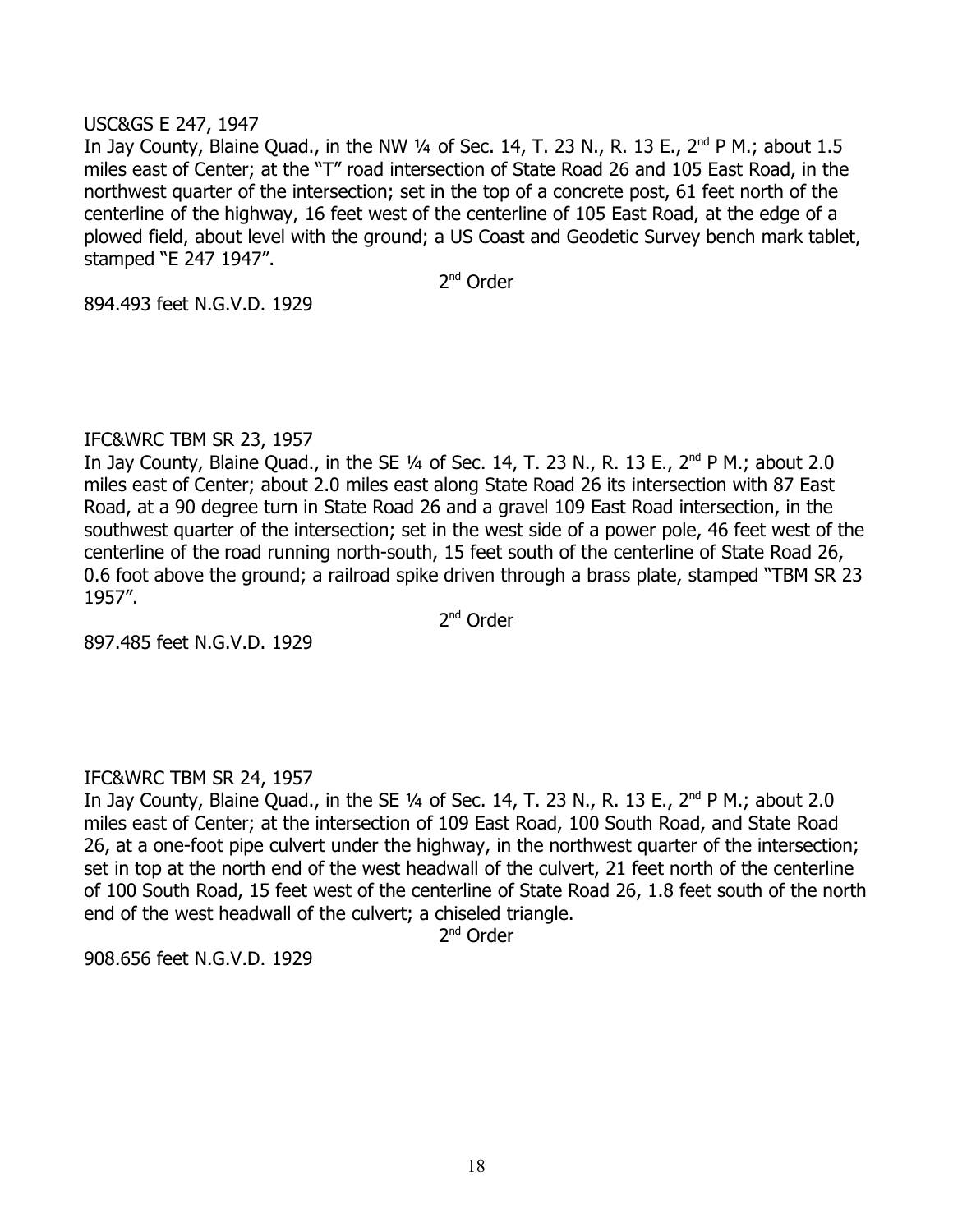### IFC&WRC BM JAY 15, 1957

In Jay County, Blaine Quad., in the NW  $\frac{1}{4}$  of Sec. 23, T. 23 N., R. 13 E., 2<sup>nd</sup> P M.; about 1.3 miles east of Center; at the 100 South Road one-span pony truss bridge over the Salamonie River; set in the top of and at the south end of the east abutment of the bridge, 10 feet south of the centerline of the road, 1.3 feet east of the west face of the east abutment, 0.8 foot below the road; a Indiana Flood Control and Water Resources Commission bronze bench mark tablet, stamped "JAY 15 1957".

2<sup>nd</sup> Order

894.566 feet N.G.V.D. 1929

#### IFC&WRC BM JAY 16, 1957

In Jay County, Blaine Quad., in the SE  $1/4$  of Sec. 23, T. 23 N., R. 13 E.,  $2^{nd}$  P M.; about 2.3 miles southeast of Center; at the 106 South Road two span pony truss bridge over the Salamonie River; set in the top of a concrete post, 29 feet west of the centerline of 109 East Road, 22 feet north of the centerline of 106 South Road, 14 feet northeast of the northeast corner of the bridge, 4 feet below 106 South Road, 0.6 foot above the ground; a Indiana Flood Control and Water Resources Commission bronze bench mark tablet, stamped "JAY 16 1957". 2<sup>nd</sup> Order

Mark has been run over by a bulldozer. Superseded see IDNR BM JAY 16 1957 RESET 1959 893.292 feet N.G.V.D. 1929

#### IFC&WRC BM JAY 16 1957 RESET 1959

In Jay County, Blaine Quad., in the SE  $\frac{1}{4}$  of Sec. 23, T. 23 N., R. 13 E.,  $2^{nd}$  P M.; about 2.3 miles southeast of Center; at the 106 South Road concrete girder bridge over the Salamonie River; set in the top of a concrete post, 29 feet west of the centerline of 109 East Road, 22 feet north of the centerline of 106 South Road, 20 feet northeast of the northeast corner of the bridge, 6 feet below 106 South Road, flush with the ground; a Indiana Flood Control and Water Resources Commission bronze bench mark tablet, stamped "JAY 16 1957 RESET 1959".

2<sup>nd</sup> Order

892.889 feet N.G.V.D. 1929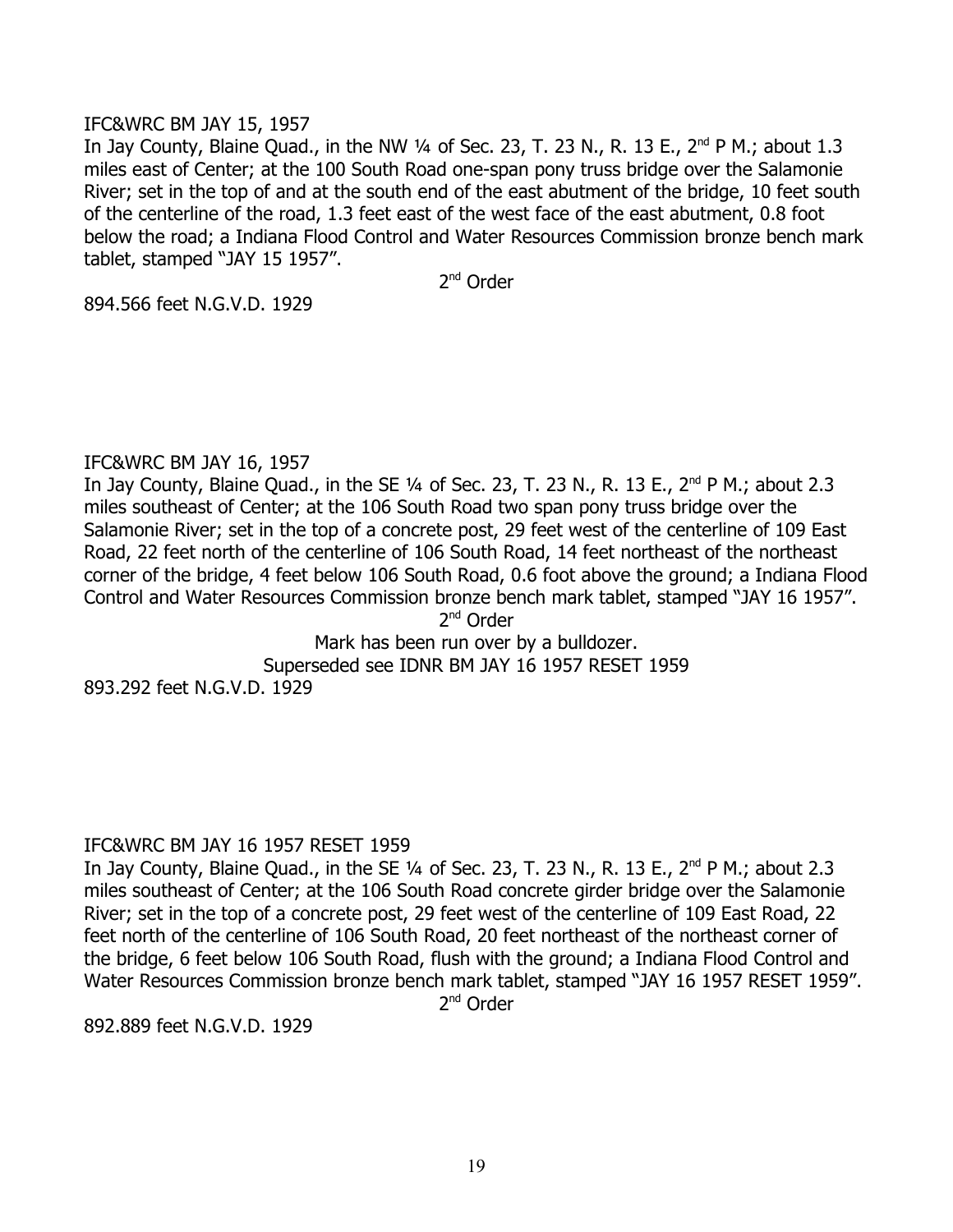#### IFC&WRC TBM SR 25, 1957

In Jay County, Blaine Quad., in the SE  $\frac{1}{4}$  of Sec. 24, T. 23 N., R. 13 E., 2<sup>nd</sup> P M.; about 2.7 miles southeast of Center; 0.35 mile west along 106 South Road from its intersection with State Road 67; set in the north side of a power pole, 24 feet west of a T-fence corner, 17 feet south of the centerline of 106 South Road, 0.8 foot above the ground, about level with the road; a railroad spike driven through a brass plate, stamped "TBM SR 25 1957".

2<sup>nd</sup> Order

911.720 feet N.G.V.D. 1929

#### ISHC BM JAY G 10

In Jay County, Blaine Quad., in the SE  $1/4$  of Sec. 24, T. 23 N., R. 13 E.,  $2^{nd}$  P M.; about 3.1 miles southeast of Center; at the State Road 67 three-span concrete arch bridge over the Salamonie River; set in the top of the southwest end of the northwest sidewalk of the bridge, 17.6 feet northwest of the centerline of the road, 1.0 foot above the road, 0.7 foot northeast of the southwest end of the northwest sidewalk; a Indiana State Highway Commission bench mark tablet, stamped "JAY G 10".

2<sup>nd</sup> Order

907.772 feet N.G.V.D. 1929

## IFC&WRC BM JAY 17, 1957

In Jay County, Blaine Quad., in the SE 1/4 of Sec. 24, T. 23 N., R. 13 E., 2<sup>nd</sup> P M.; about 3.3 miles southeast of Center; at the old State Road 67 two-span pony truss bridge over the Salamonie River; set in the top of the east end of the north bridge seat, 14 feet east of the centerline of the road, 3.2 feet below the road, 1.1 feet north of the south face of the north bridge seat; a Indiana Flood Control and Water Resources Commission bronze bench mark tablet, stamped "JAY 17 1957".

2<sup>nd</sup> Order

901.865 feet N.G.V.D. 1929

#### IFC&WRC TBM SR 26, 1957

In Jay County, Blaine Quad., in the NW  $\frac{1}{4}$  of Sec. 30, T. 23 N., R. 14 E., 2<sup>nd</sup> P M.; about 3.3 miles southeast of Center; at the New York, Chicago and St. Louis Railroad bridge #358 over the Salamonie River; set in the top of the northwest concrete headwall of the bridge, 35 feet northeast of the southwest end of the bridge, 4 feet northwest of the northwest rail, about level with the tracks; a chiseled triangle.

2<sup>nd</sup> Order

906.701 feet N.G.V.D. 1929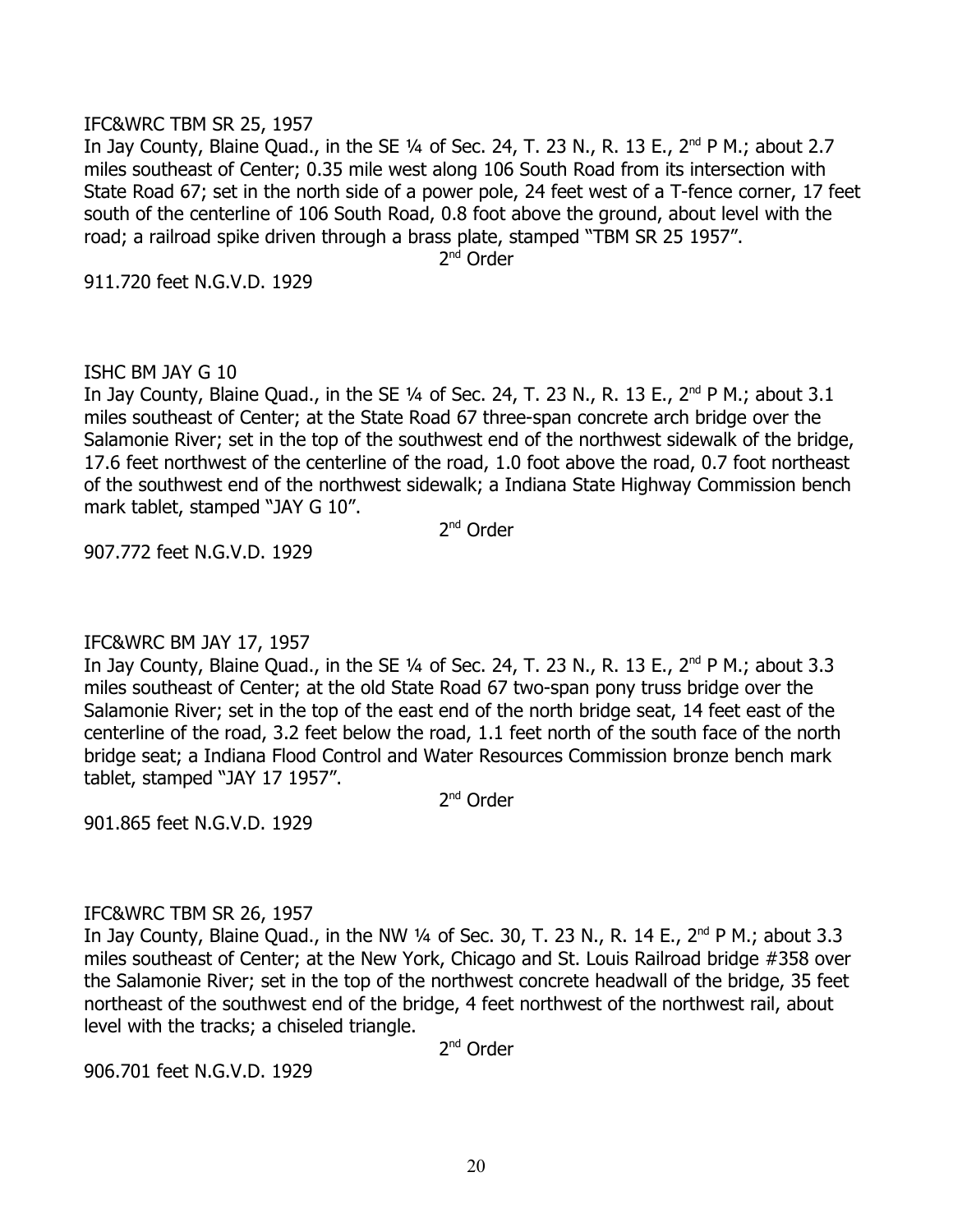#### IFC&WRC BM JAY 18, 1957

In Jay County, Blaine Quad., in the NW  $\frac{1}{4}$  of Sec. 30, T. 23 N., R. 14 E., 2<sup>nd</sup> P M.; about 3.3 miles southeast of Center; at the New York, Chicago and St. Louis Railroad bridge #358 over the Salamonie River; set in the top at the northwest end of the southwest concrete abutment of the bridge, 5 feet northwest of the northwest rail, 0.9 foot southwest of the northeast face of the southwest abutment, about level with the track; a Indiana Flood Control and Water Resources Commission bronze bench mark tablet, stamped "JAY 18 1957".

2<sup>nd</sup> Order

906.788 feet N.G.V.D. 1929

#### IFC&WRC BM JAY 19, 1957

In Jay County, Blaine Quad., in the NW  $\frac{1}{4}$  of Sec. 30, T. 23 N., R. 14 E., 2<sup>nd</sup> P M.; about 3.7 miles southeast of Center; at the 116 South Road one-span steel truss bridge over the Salamonie River; set in the top of the north end of a step in the west abutment, 12 feet north of the centerline of the road, 9.4 feet below the road, 0.7 foot west of the east face of the west abutment; a Indiana Flood Control and Water Resources Commission bench mark tablet, stamped "JAY 19 1957".

2<sup>nd</sup> Order

896.212 feet N.G.V.D. 1929

## IFC&WRC TBM SR 27, 1957

In Jay County, Blaine Quad., in the NE  $\frac{1}{4}$  of Sec. 30, T. 23 N., R. 14 E., 2<sup>nd</sup> P M.; about 4.2 miles southeast of Center; about 0.8 mile east along 116 South Road from its "T" road intersection with 117 East Road to a six-foot box culvert under the road; set in the top of the east end of the north headwall of the culvert 11 feet north of the centerline of the road, 1.8 feet above the road, 0.5 foot west of the east end of the north headwall of the culvert; a chiseled triangle.

2<sup>nd</sup> Order

908.179 feet N.G.V.D. 1929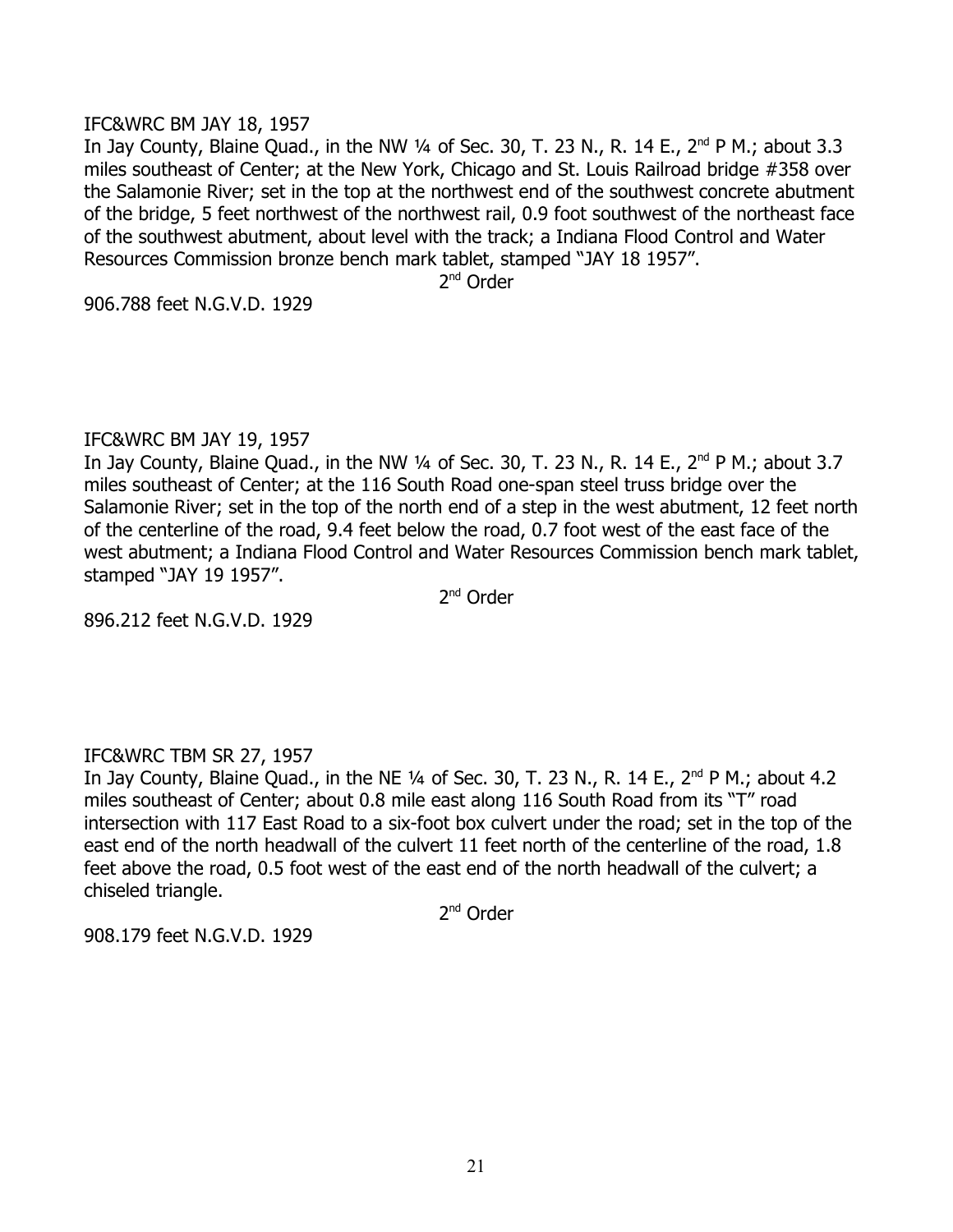## USC&GS BM A 231, 1947

In Jay County, Portland Quad., in the SE  $\frac{1}{4}$  of Sec. 30, T. 23 N., R. 14 E., 2<sup>nd</sup> P M.; about 1.3 miles southwest of Portland; about 0.65 mile southwest along 131 East Road from its intersection with 110 South Road  $(7<sup>th</sup> Street)$ , to a gravel T-road leading west (116 South Road), in the northwest quarter of the intersection; set in the top of a concrete post, 45 feet north of the northwest corner of the most northeasterly of the (two) single span steel truss bridges over the Salamonie River, 27 feet northwest of the centerline of 131 East Road, 24 feet north of the extended centerline of the T-road (116 South Road), 3.5 feet north of a white wooden witness post, 1.5 feet below the level of the roads, projecting about 4 inches above the ground, a US Coast and Geodetic Survey bench mark tablet, stamped "A 231 1947".

2<sup>nd</sup> Order

904.349 feet N.G.V.D. 1929

## IFC&WRC TBM SR 28, 1957

In Jay County, Portland Quad., in the SE  $1/4$  of Sec. 30, T. 23 N., R. 14 E.,  $2^{nd}$  P M.; about 1.5 miles southwest of Portland; at the 131 East Road, at the southwest bridge of (two) steel truss bridges over the Salamonie River; set in the top of the south wingwall of the bridge, 18.4 feet southeast of the centerline of the road, 0.5 foot north of the south end of the south wingwall, about level with the road; a chiseled square.

2<sup>nd</sup> Order

906.741 feet N.G.V.D. 1929

## IFC&WRC BM JAY 20, 1957

In Jay County, Portland Quad., in the NE  $1/4$  of Sec. 29, T. 23 N., R. 14 E., 2<sup>nd</sup> P M.; at Portland; at the 110 South Road (7<sup>th</sup> Street) one-span steel truss bridge over the Salamonie River; set in the top of the south end of the west abutment of the bridge, 10 feet south of the centerline of the road, 1.2 feet west of the east face of the west abutment of the bridge, 1.0 foot south of the southwest corner of the south steel truss, 1.0 foot below the road; a Indiana Flood Control and Water Resources Commission bronze bench mark tablet, stamped "JAY 20 1957".

2<sup>nd</sup> Order

906.070 feet N.G.V.D. 1929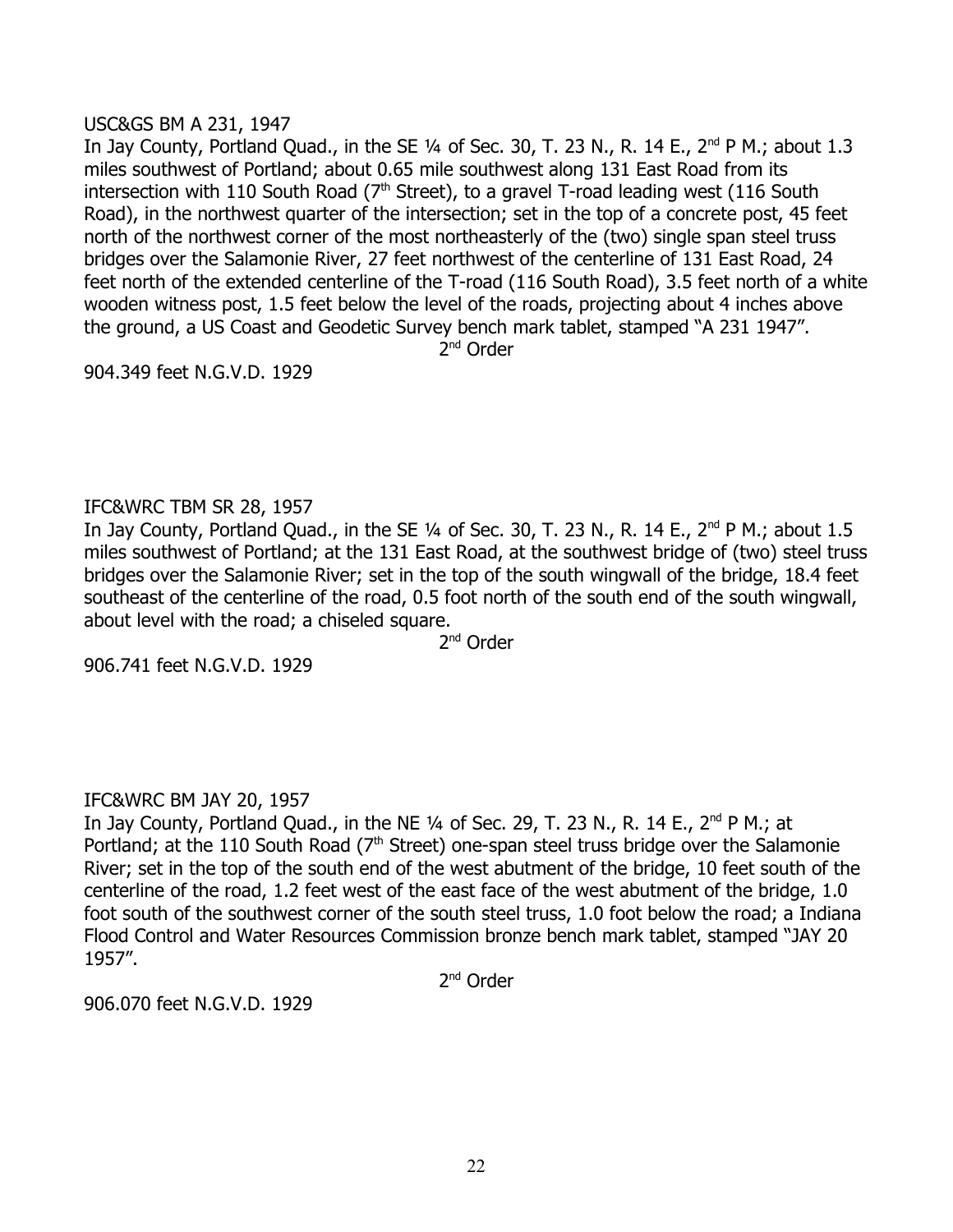#### IFC&WRC TBM SR 29, 1957

In Jay County, Portland Quad., in the SE  $1/4$  of Sec. 20, T. 23 N., R. 14 E., 2<sup>nd</sup> P M.; at Portland; at the New York, Chicago and St. Louis (Nickel Plate #352) bridge over the Salamonie River; set in the top of and at the southwest end of the northwest abutment of the bridge, 6.7 feet southwest of the southwest rail, 0.7 foot below the top of the rails, 0.1 foot northwest of the southeast face of the northwest abutment of the bridge; a chiseled square. 2<sup>nd</sup> Order

908.777 feet N.G.V.D. 1929

#### USC&GS BM B 38, 1934

In Jay County, Portland Quad., in the SE  $1/4$  of Sec. 20, T. 23 N., R. 14 E., 2<sup>nd</sup> P M.; at Portland; at the New York, Chicago and St. Louis Railroad (Nickel Plate # 352) bridge over the Salamonie River; set in the top of the northeast corner of the east concrete wingwall, 15 feet northeast of the north rail, 4.5 feet lower than the track; a US Coast and Geodetic Survey bench mark tablet, stamped "B 38 1934".

2<sup>nd</sup> Order

904.411 feet N.G.V.D. 1929

#### IFC&WRC TBM SR 30, 1957

In Jay County, Portland Quad., in the SE  $1/4$  of Sec. 20, T. 23 N., R. 14 E., 2<sup>nd</sup> P M.; at Portland; at the (now abandoned) Pennsylvania Railroad bridge over Salamonie River, at the northeast corner to the bridge; set in the top of the southeast corner of the concrete base of a switch box base, 9 feet east of the east rail, 6.6 feet north of the north end of the bridge, about level with the top of the rails; a chiseled square.

2<sup>nd</sup> Order

908.445 feet N.G.V.D. 1929

#### USC&GS BM D 38, 1934

In Jay County, Portland Quad., in the SE  $1/4$  of Sec. 20, T. 23 N., R. 14 E., 2<sup>nd</sup> P M.; at Portland, at the railroad station, along the New York, Chicago and St. Louis Railroad line; set in the top of the south corner of an abandoned block signal concrete foundation, 280 feet east of the east end of the station, 36 feet northwest of the centerline of a black-top road (Bridge St.), 6 feet northeast of the northeast rail, level with the track; a US Coast and Geodetic Survey bench mark tablet, stamped "D 38 1934".

2<sup>nd</sup> Order 910.704 feet N.G.V.D. 1929 published by the USC&GS 910.652 feet N.G.V.D. 1929 adjusted by the IFC&WRC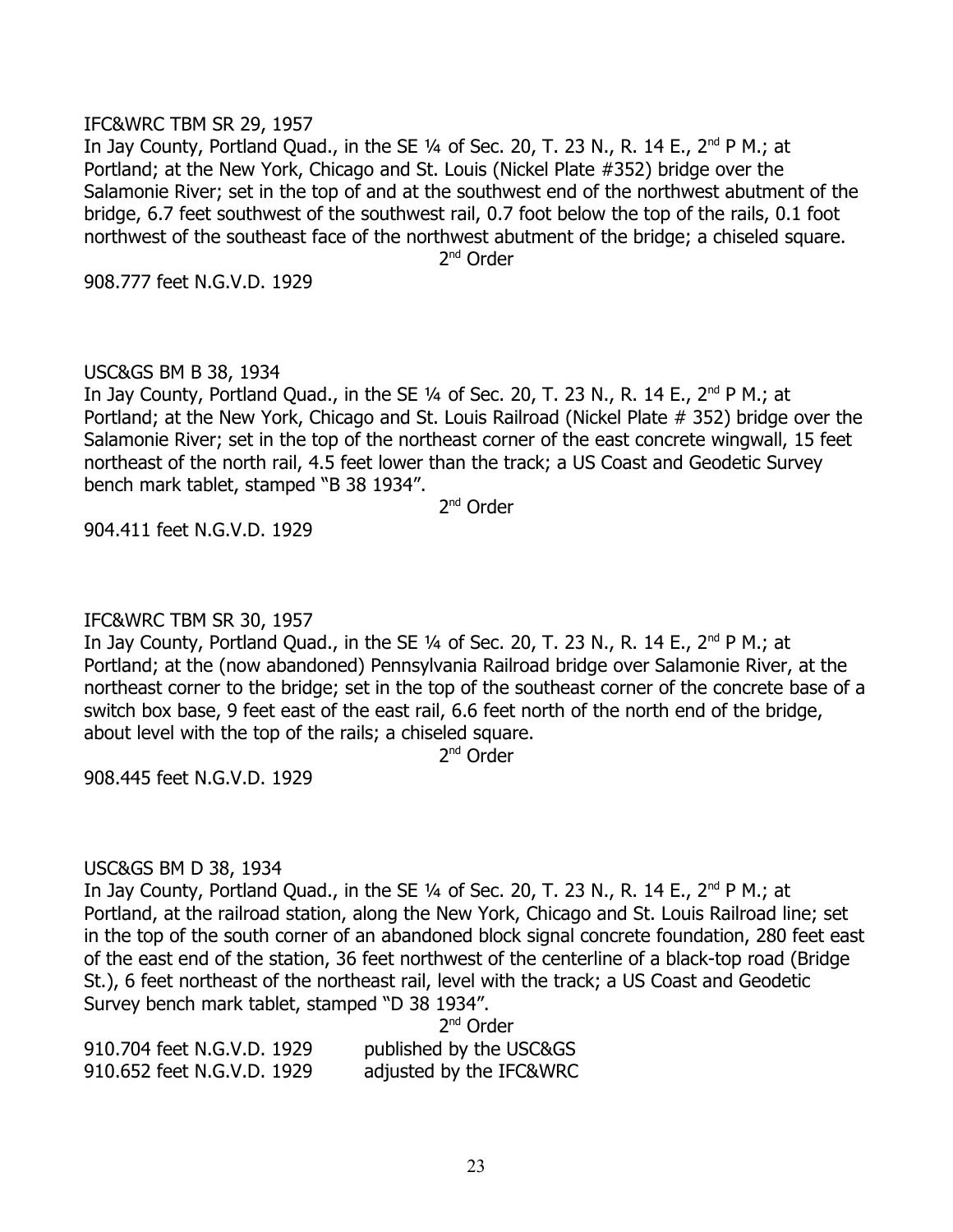#### USC&GS BM C 38, 1934

In Jay County, Portland Quad., in the SE  $1/4$  of Sec. 20, T. 23 N., R. 14 E., 2<sup>nd</sup> P M.; at Portland; at the crossing of the (now abandoned) Pennsylvania Railroad and the New York, Chicago and St. Louis Railroad; set in the top of a concrete post, 68 feet southwest across the track from the south corner of the station, 54 feet east of the east rail of the Pennsylvania Railroad, 29 feet southwest of the southwest rail of the main track of the New York Central and St. Louis Railroad, 0.5 foot lower than the track, level with the ground, a US Coast and Geodetic Survey bench mark tablet, stamped "C 38 1934".

2<sup>nd</sup> Order 908.266 feet N.G.V.D. 1929 published by the USC&GS 908.208 feet N.G.V.D. 1929 adjusted by the IFC&WRC

#### USC&GS BM A 38, 1934

In Jay County, Portland Quad., in the NE  $1/4$  of Sec. 20, T. 23 N., R. 14 E., 2<sup>nd</sup> P M.; at Portland; at the intersection of Water and Meridian Streets, at the U.S. Post Office; set vertically in the west face of the building, 36.8 feet south of the main entrance, 0.9 foot above the ground, 0.8 foot north of the southwest corner of the building; a US Coast and Geodetic Survey bench mark tablet, stamped "A 28 1934".

2<sup>nd</sup> Order

911.317 feet N.G.V.D. 1929

## USC&GS BM Z 37, 1934

In Jay County, Portland Quad., in the NW  $\frac{1}{4}$  of Sec. 21, T. 23 N., R. 14 E., 2<sup>nd</sup> P M.; at Portland; in the southwest ¼ of the crossing of the (now abandoned) Pennsylvania Railroad and Votaw Street, at the junction of State Road 26/67 and U.S. 27; set in the top of a concrete post, 91 feet east of the east curb of Meridian Street (U.S. 27), 46 feet west of the west rail of the main track, 4 feet south of the south curb of East Votaw Street and the prolonged curb of State Roads 26/67 leading west, 4.5 feet west of the northwest corner of the concrete base of a railroad switch box, about 0.2 foot lower than the level of the ground, level with the crossing; a US Coast and Geodetic Survey bench mark tablet, stamped "Z 37 1934".

2<sup>nd</sup> Order

912.390 feet N.G.V.D. 1929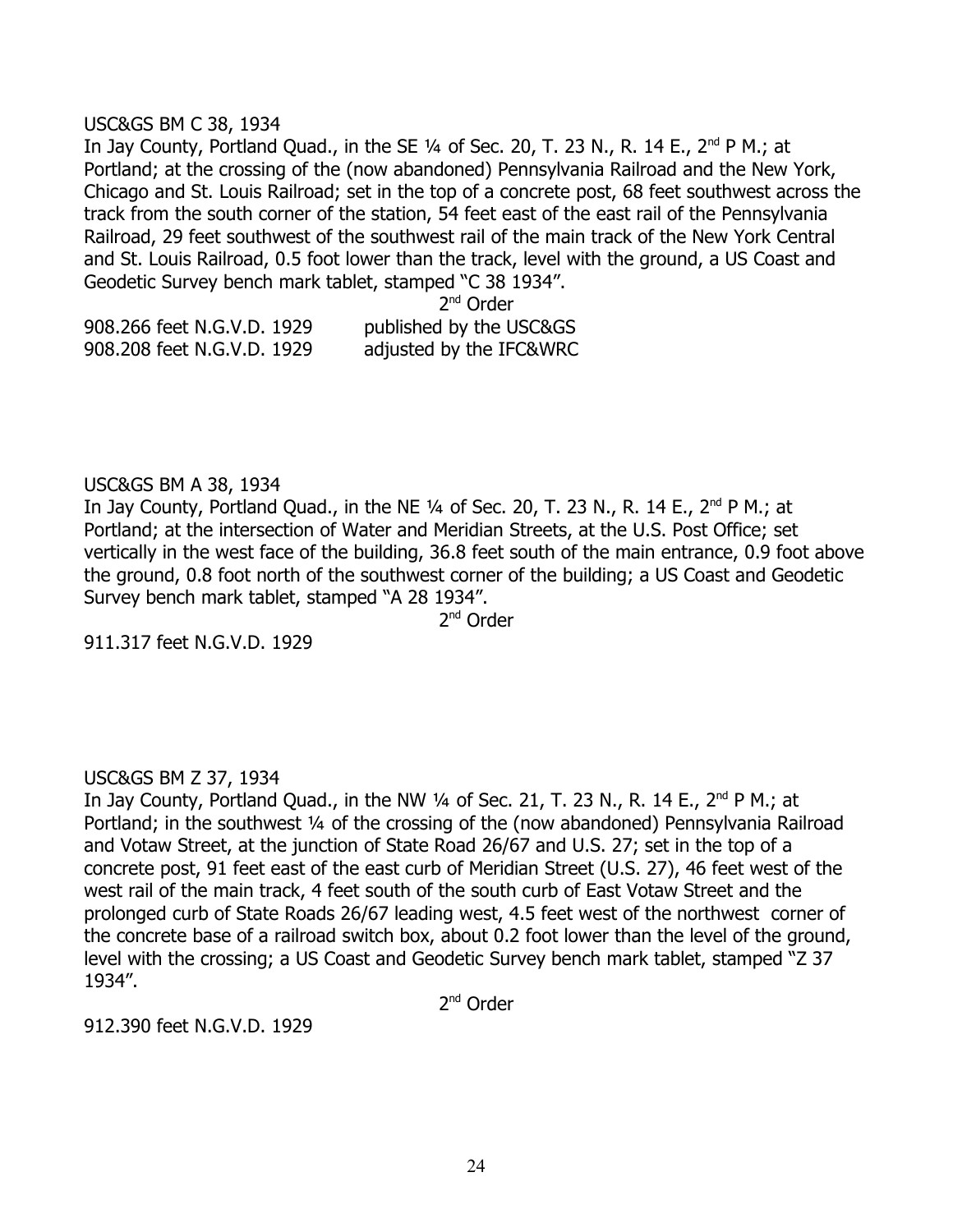#### IFC&WRC BM JAY 21, 1957

In Jay County, Portland Quad., in the SE  $1/4$  of Sec. 20, T. 23 N., R. 14 E., 2<sup>nd</sup> P M.; at Portland; at the Meridian Street (U.S. 27) concrete arch truss bridge over the Salamonie River; set in the top of the south end of the west concrete guardrail and truss of the bridge, 17.5 feet west of the centerline of the street, 5.2 feet north of the south end of the west concrete guardrail and truss of the bridge, 4 feet above the road; a Indiana Flood Control and Water Resources Commission bronze bench mark tablet, stamped "JAY 21 1957".

2<sup>nd</sup> Order

#### Destroyed 4-8-98 New Bridge LJC

911.886 feet N.G.V.D. 1929

#### IFC&WRC TBM SR 31, 1957

In Jay County, Portland Quad., in the SW  $\frac{1}{4}$  of Sec. 21, T. 23 N., R. 14 E., 2<sup>nd</sup> P M.; at Portland; at the Wayne Street one-span steel truss bridge over the Salamonie River; set in the top of a rivet head in the east steel guard of the bridge, 31 feet north of the south end of the bridge, 8 feet east of the centerline of the street, 3.6 feet above the road; a chiseled cross.

2<sup>nd</sup> Order

911.742 feet N.G.V.D. 1929

#### ISHC BM JAY G 1

In Jay County, Portland Quad., in the NE 1/4 of Sec. 21, T. 23 N., R. 14 E., 2<sup>nd</sup> P M.; about 0.25 mile east of Portland; at the State Road 26 one-span steel truss bridge over the Salamonie River; set in the top of the north end of the west bridge seat, 17 feet north of the centerline of the road, 6 feet below the road, 1.0 foot south of the north face of the west bridge seat of the bridge; a Indiana State Highway Commission bench mark tablet stamped "JAY G 1".

2<sup>nd</sup> Order

907.710 feet N.G.V.D. 1929

#### ISHC BM JAY G 12

In Jay County, Portland Quad., in the NE  $\frac{1}{4}$  of Sec. 22, T. 23 N., R. 14 E., 2<sup>nd</sup> P M.; about 1.0 mile east of Portland; at the State Road 26 thirty-five-foot concrete bridge over Race Run; set in the top of the northwest wingwall of the bridge, 17 feet north of the center line of the highway, 1.6 feet northeast of the northwest corner of the north concrete guard rail of the bridge, 0.7 foot above the road; a Indiana State Highway Commission bench mark tablet, stamped "JAY G 12".

2<sup>nd</sup> Order

913.558 feet N.G.V.D. 1929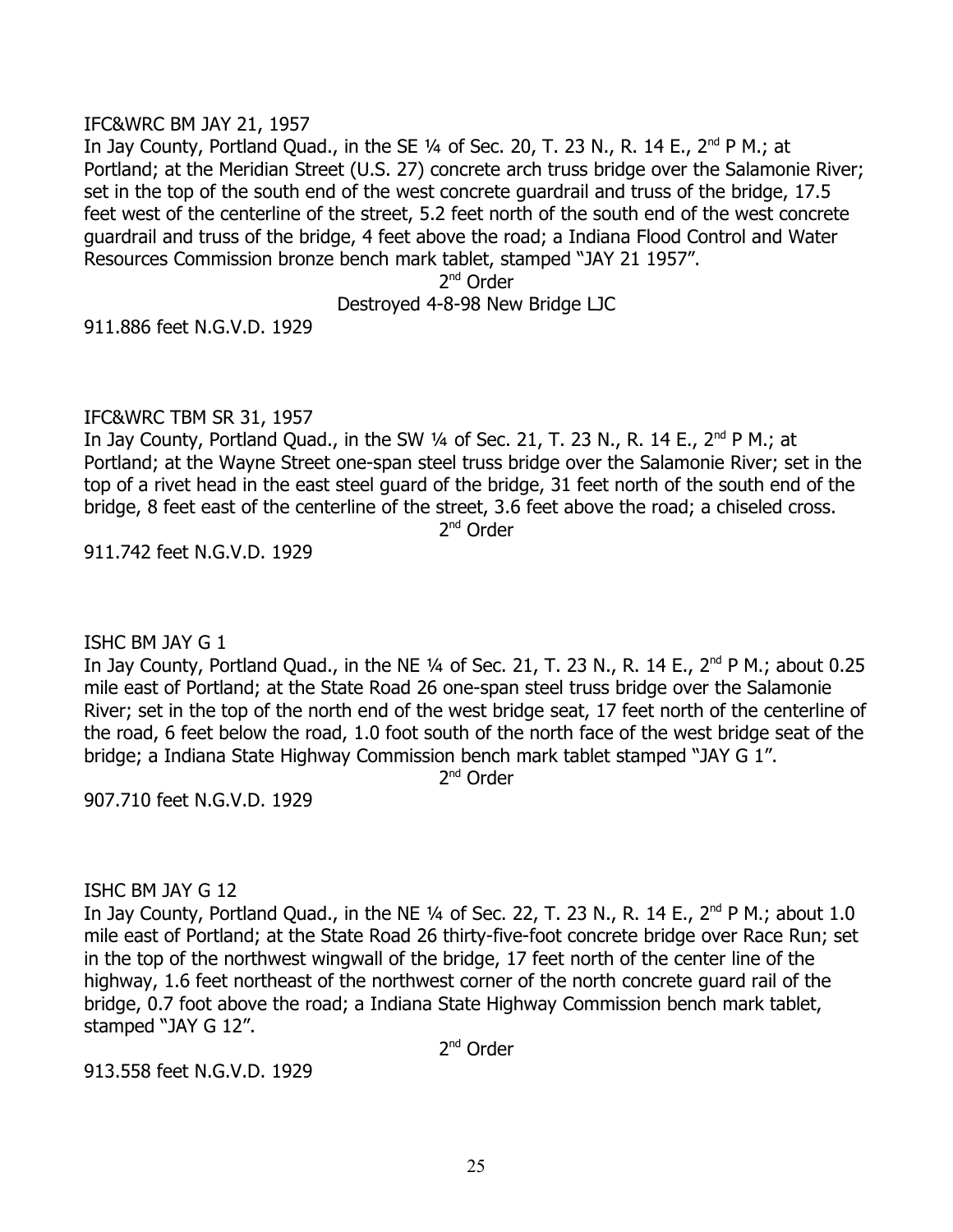### IFC&WRC BM JAY 22, 1957

In Jay County, Portland Quad., in the NE  $\frac{1}{4}$  of Sec. 22, T. 23 N., R. 14 E., 2<sup>nd</sup> P M.; about 1.5 miles east of Portland; at the State Road 26 one-span steel truss bridge over the Salamonie River; set in top of the southwest wingwall of the bridge, 15 feet south of the centerline of the road, 1.6 feet northeast of the southwest end of the southwest wingwall, 1.6 feet below the road; a Indiana Flood Control and Water Resources Commission bronze bench mark tablet, stamped "JAY 22 1957".

2<sup>nd</sup> Order

911.785 feet N.G.V.D. 1929

## IFC&WRC TBM SR 32, 1957

In Jay County, Portland Quad., in the NW 1/4 of Sec. 24, T. 23 N., R. 14 E., 2<sup>nd</sup> P M.; about 2.1 miles east of Portland; at the intersection of State Road 26 and 173 East Road, in the northeast quarter of the intersection; set in the top of a one-foot "V"-shaped pipe culvert, 16.5 feet north of the centerline of State Road 26, 13 feet east of the centerline of 173 East Road, about level with the road; a chiseled triangle.

2<sup>nd</sup> Order

918.823 feet N.G.V.D. 1929

## IFC&WRC BM JAY 23, 1957

In Jay County, Portland Quad., in the NE  $\frac{1}{4}$  of Sec. 26, T. 23 N., R. 14 E., 2<sup>nd</sup> P M.; about 2.2 miles east of Portland; at the 173 East Road one-span steel truss bridge over the Salamonie River; set in the top of the west concrete guardrail of the concrete girder span on the bridge, 22 feet south of the north end of the bridge, 8.5 feet west of the centerline of the road, 2 feet north of the north end of the west steel truss of the bridge, 2 feet above the road; a Indiana Flood Control and Water Resources Commission bronze benchmark tablet, stamped "JAY 23 1957".

2<sup>nd</sup> Order

917.538 feet N.G.V.D. 1929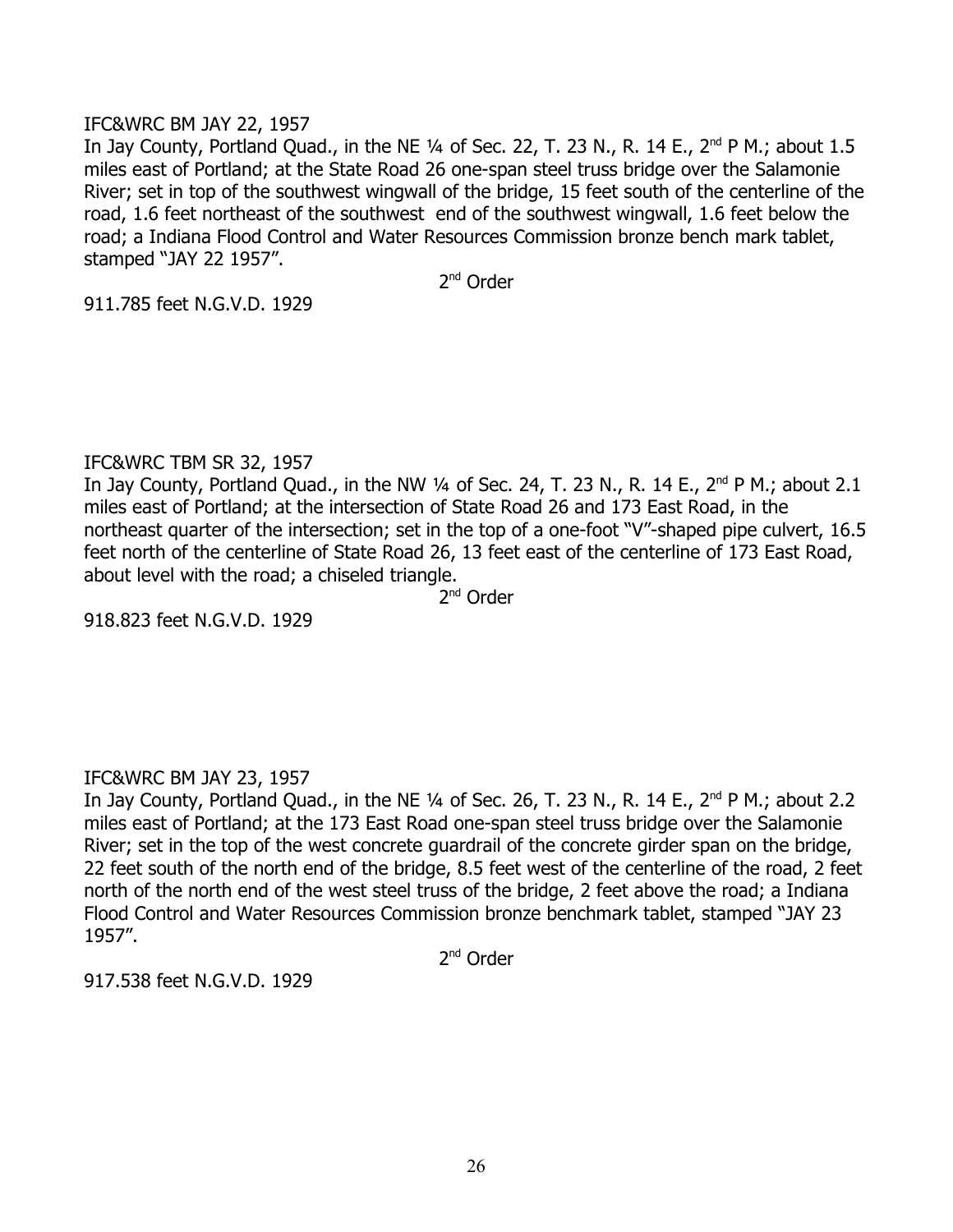#### IFC&WRC TBM SR 33, 1957

In Jay County, Portland Quad., in the NE  $\frac{1}{4}$  of Sec. 26, T. 23 N., R. 14 E., 2<sup>nd</sup> P M.; about 2.2 miles east of Portland; at the 173 East Road one-span steel truss bridge over the Salamonie River; set in top of the west steel guard rail of the steel truss span of the bridge, 65 feet north of the south end and 29.5 feet south of the north end of the west steel guardrail of the steel truss, 8 feet west of the centerline of the road, 3.1 feet above the road; a chiseled triangle.

2<sup>nd</sup> Order

918.568 feet N.G.V.D. 1929

#### IFC&WRC TBM SR 34, 1957

In Jav County, Portland Quad., in the NE  $\frac{1}{4}$  of Sec. 25, T. 23 N., R. 14 E., 2<sup>nd</sup> P M.; about 2.8 miles east of Portland; 0.65 mile east along 112 South Road from its "T" road intersection with 173 East Road, at a grey farm house on the south side of the road at the north edge of the farm yard; set in the south side of a power pole with a transformer, 76 feet northwest of the northwest corner of a large barn, 23 feet south of the centerline of the road, 19 feet east of the center of the farm lane entrance, 0.4 foot above ground; a railroad spike driven through a brass plate, stamped "TBM SR 34 1957".

2<sup>nd</sup> Order

917.151 feet N.G.V.D. 1929

## IFC&WRC TBM SR 35, 1957

In Jay County, Portland Quad., in the NW  $\frac{1}{4}$  of Sec. 30, T. 23 N., R. 15 E., 2<sup>nd</sup> P M.; about 3.5 miles east of Portland; at the 185 East Road one-span pony truss bridge over the Salamonie River; set in the top of the northeast corner of the northwest wingwall of the bridge, 10 feet west of the centerline of the road, 9.5 feet northwest of the northwest corner of the west steel truss of the bridge; a chiseled triangle.

2<sup>nd</sup> Order

919.851 feet N.G.V.D. 1929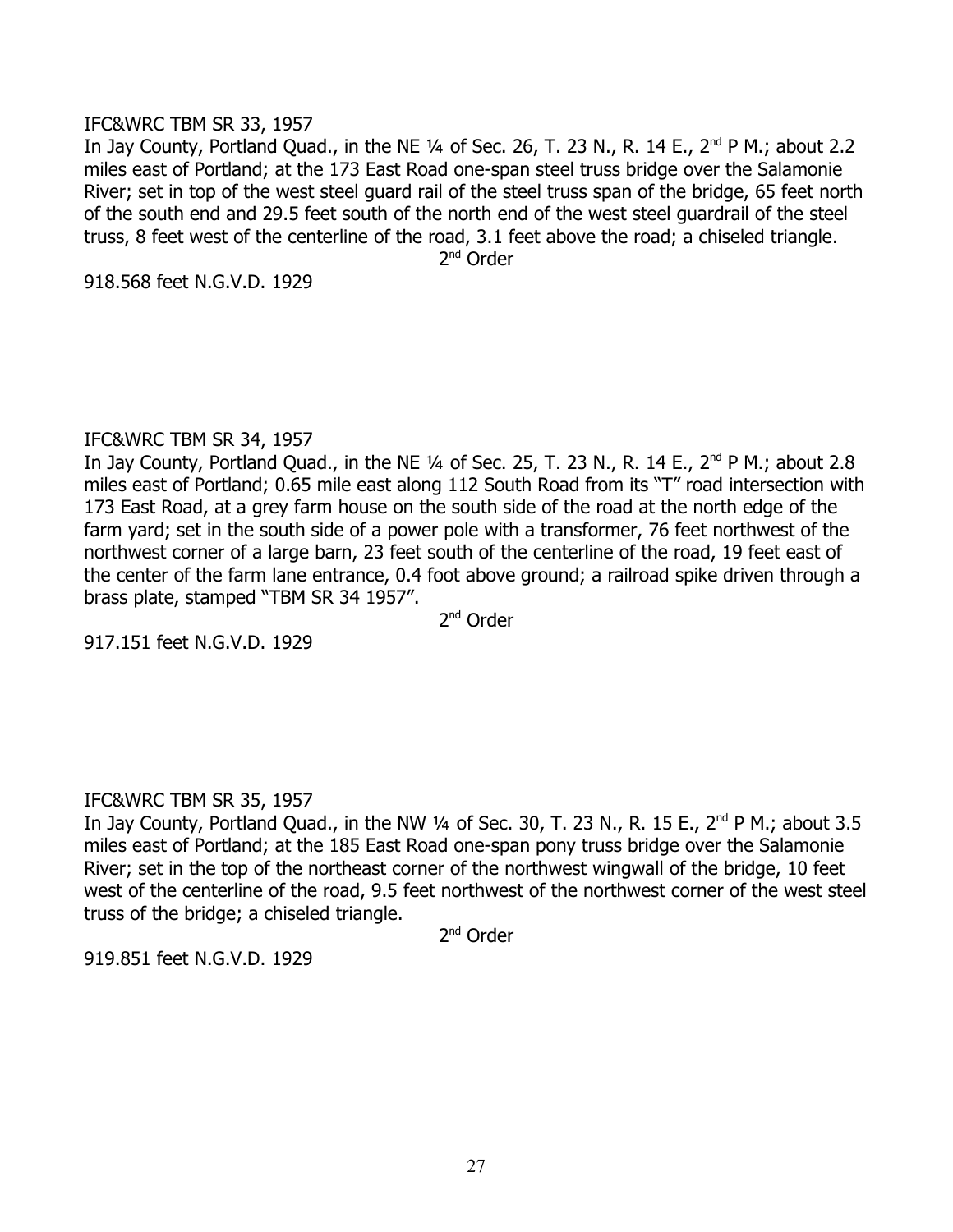### IFC&WRC BM JAY 24, 1957

In Jay County, Portland Quad., in the NW  $\frac{1}{4}$  of Sec. 30, T. 23 N., R. 15 E., 2<sup>nd</sup> P M.; about 3.5 miles east of Portland; at the 185 East Road one-span pony truss bridge over the Salamonie River; set in the top of the west end of the north stone abutment of the bridge, 11 feet west of the centerline of the road, 1.2 feet below the road, 0.5 foot north of the south face of the north abutment; a Indiana Flood Control and Water Resources Commission bronze bench mark tablet, stamped "JAY 24 1957".

2<sup>nd</sup> Order

919.787 feet N.G.V.D. 1929

## USC&GS BM V 232, 1947

In Jay County, Portland Quad., in the SW  $\frac{1}{4}$  of Sec. 30, T. 23 N., R. 15 E.,  $2^{nd}$  P M.; at Brice; at the intersection of the New York, Chicago and St. Louis Railroad and a gravel 185 East Road, in the southwest quarter of the intersection; set in the top of a concrete post, 176 feet west of the centerline of the road, 92 feet south of the south rail of the main track, 11 feet northwest of a T-fence corner, 8 feet west of a power pole, 6 feet north of a fence line, 2 feet east of a white wooden witness post, projecting 0.3 foot above the ground; a US Coast and Geodetic Survey bench mark tablet, stamped "V 232 1947".

2<sup>nd</sup> Order

921.908 feet N.G.V.D. 1929

## USC&GS BM F 38, 1934

In Jay County, Portland Quad., in the NW 1/4 of Sec. 29, T. 23 N., R. 15 E., 2<sup>nd</sup> P M.; about 0.8 mile east of Brice; at the New York, Chicago and St. Louis Railroad twin four-foot concretepipe culvert over Sycamore Fork; set in the top of the west end of the north concrete headwall, 8 feet north of the north rail, about 1 foot lower than the track; a US Coast and Geodetic Survey bench mark tablet, stamped "F 38 1934".

2<sup>nd</sup> Order

923.154 feet N.G.V.D. 1929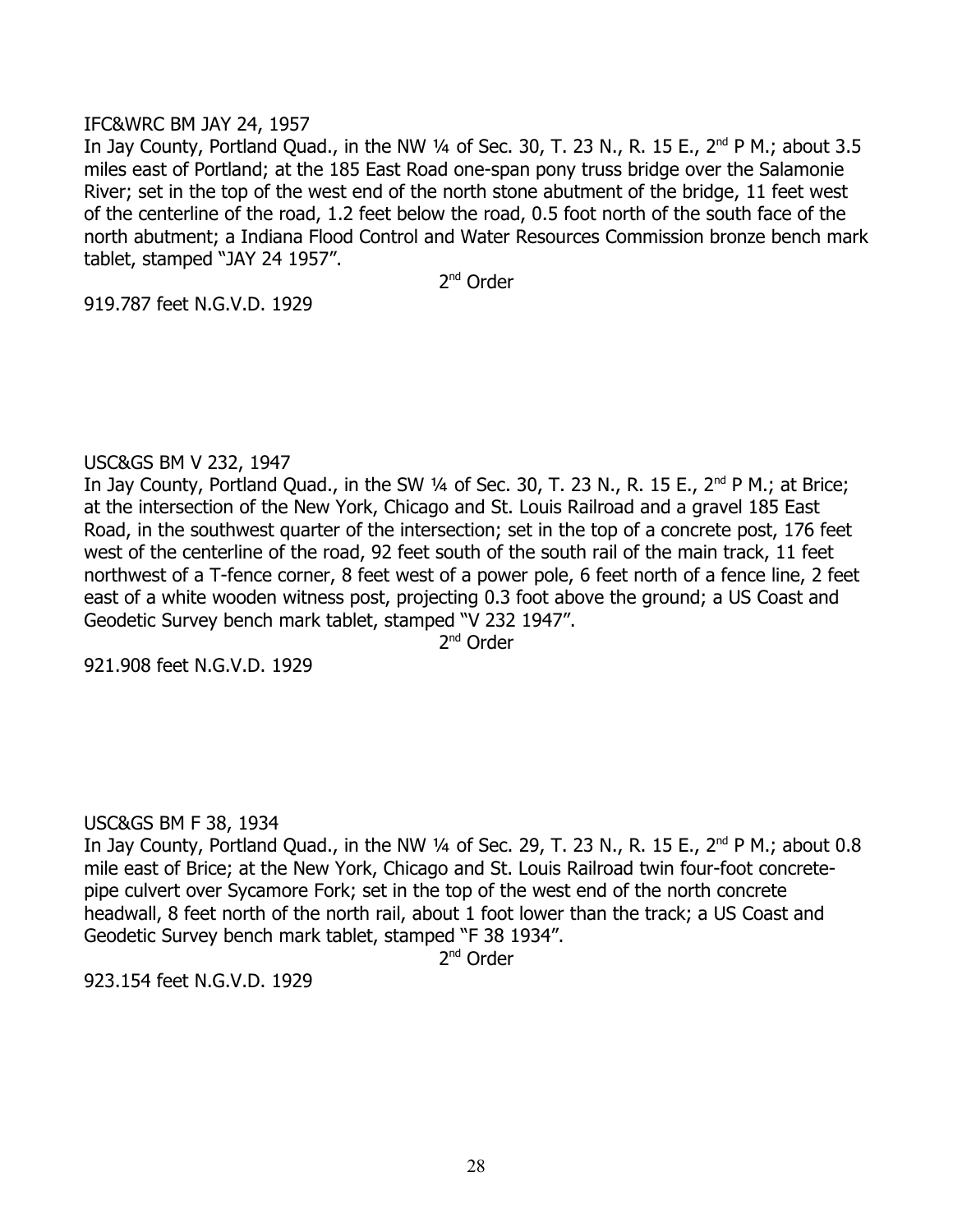#### IFC&WRC TBM SR 36

In Jay County, Portland Quad., in the SE  $\frac{1}{4}$  of Sec. 29, T. 23 N., R. 14 E., 2<sup>nd</sup> P M.; about 0.35 mile south of Portland; at the U.S. 27 one-span pony truss bridge over the Little Salamonie River; set in the top of the northeast wingwall of the bridge, 15.5 feet east of the centerline of the road, 5 feet southeast of the northeast corner of the east concrete curbing on the bridge, 0.2 foot higher than the road; a chiseled triangle.

2<sup>nd</sup> Order

910.591 feet N.G.V.D. 1929

#### IFC&WRC BM JAY 25, 1957

In Jay County, Portland Quad., in the SW  $\frac{1}{4}$  of Sec. 28, T. 23 N., R. 14 E., 2<sup>nd</sup> P M.; about 0.5 mile south of Portland; at the 120 South Road one-span pony truss bridge over the Little Salamonie River; set in the top of the northwest wingwall of the bridge, 16 feet north of the centerline of the road, 8.5 feet northwest of the northwest corner of the north steel truss of the bridge, 0.5 foot below the road; a Indiana Flood Control and Water Resources Commission bronze bench mark tablet, stamped "JAY 25 1957".

2<sup>nd</sup> Order

911.473 feet N.G.V.D. 1929

## IFC&WRC BM JAY 26, 1959

In Jay County, Blaine Quad., in the SE  $\frac{1}{4}$  of Sec. 23, T. 23 N., R. 13 E., 2<sup>nd</sup> P. M. about 3.3 miles west of Portland; at the 106 South Road concrete girder bridge over the Salamonie River, at the northeast corner of the bridge; set in the top of and at the north end of the east concrete abutment, 48 feet west of the centerline of 109 East Road, 14 feet north of the centerline of the road, 4.0 feet south of the north end of the abutment, 1.0 foot above the road; a Indiana Flood Control and Water Resources Commission bronze bench mark tablet, stamped "JAY 26 1959".

2<sup>nd</sup> Order

900.628 feet N.G.V.D. 1929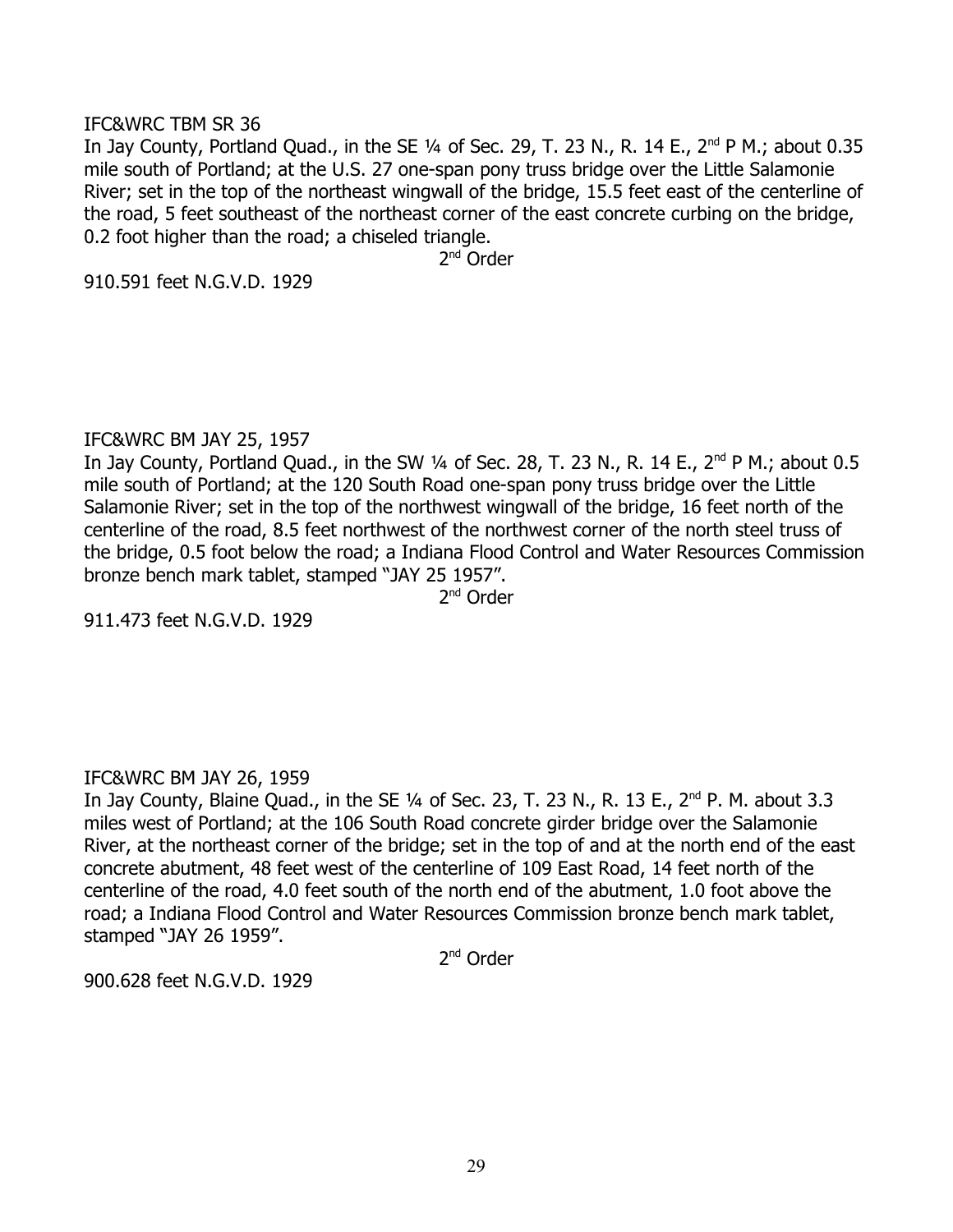### DNR TBM WABR 1, 2004

In Mercer County, Ohio, New Corydon Quad., in the SE  $\frac{1}{4}$  of Sec. 31, T. 5 S., R. 1 E., 1<sup>st</sup> P.M.; about 3 miles east of New Corydon; at the Ohio State Road 49 Bridge over the Wabash River; set on the top of the southwest corner of the southwest concrete abutment of the bridge, 21 feet west of the centerline of the road, 3.8 feet west of an aluminum guardrail, 0.2 foot east of the west face of the southwest abutment, 0.1 foot north of the south face of the abutment, about 0.5 foot below the centerline of the road; two cut lines forming a square.

3<sup>rd</sup> Order

855.954 feet N.G.V.D. 1929

#### DNR TBM WABR 5, 2004

In Mercer County, Ohio, New Corydon Quad., in the NW  $\frac{1}{4}$  of Sec. 32, T. 5 S., R. 1 E., 1<sup>st</sup> P.M.; about 3 miles east of New Corydon; in the southeast 1/4 of the intersection of Ohio State Road 49 and Carmel Church Road; set in the west side of a power pole, 52 feet south of the centerline of Carmel Church Road, 28 feet east of the centerline of State Road 49, 3.7 feet northeast of the center of the south end of a 16 inch plastic pipe, about 1 foot below State Road 49, 0.8 foot above the ground; a railroad spike driven through an aluminum tag, stamped "IDNR TBM WABR 5 2004".

3<sup>rd</sup> Order

853.579 feet N.G.V.D. 1929

## DNR TBM WABR 6, 2004

In Jay County, New Corydon Quad., in the NE  $\frac{1}{4}$  of Sec. 10, T. 24 N., R. 15 E., 2<sup>nd</sup> P. M.; about 2.2 miles southeast of New Corydon; about 0.35 mile north along the Indiana/Ohio State Line Road from its intersection with Indiana State Road 67/Ohio State Road 29; set in the east side of a power pole # (24-15-10-33), 127 feet southwest of a telephone riser box, 20 feet west of the centerline of the Indiana/Ohio State Line Road, 0.7 foot above the ground; a railroad spike driven through an aluminum tag, stamped "IDNR TBM WABR 6 2004".

3 rd Order

859.601 feet N.G.V.D. 1929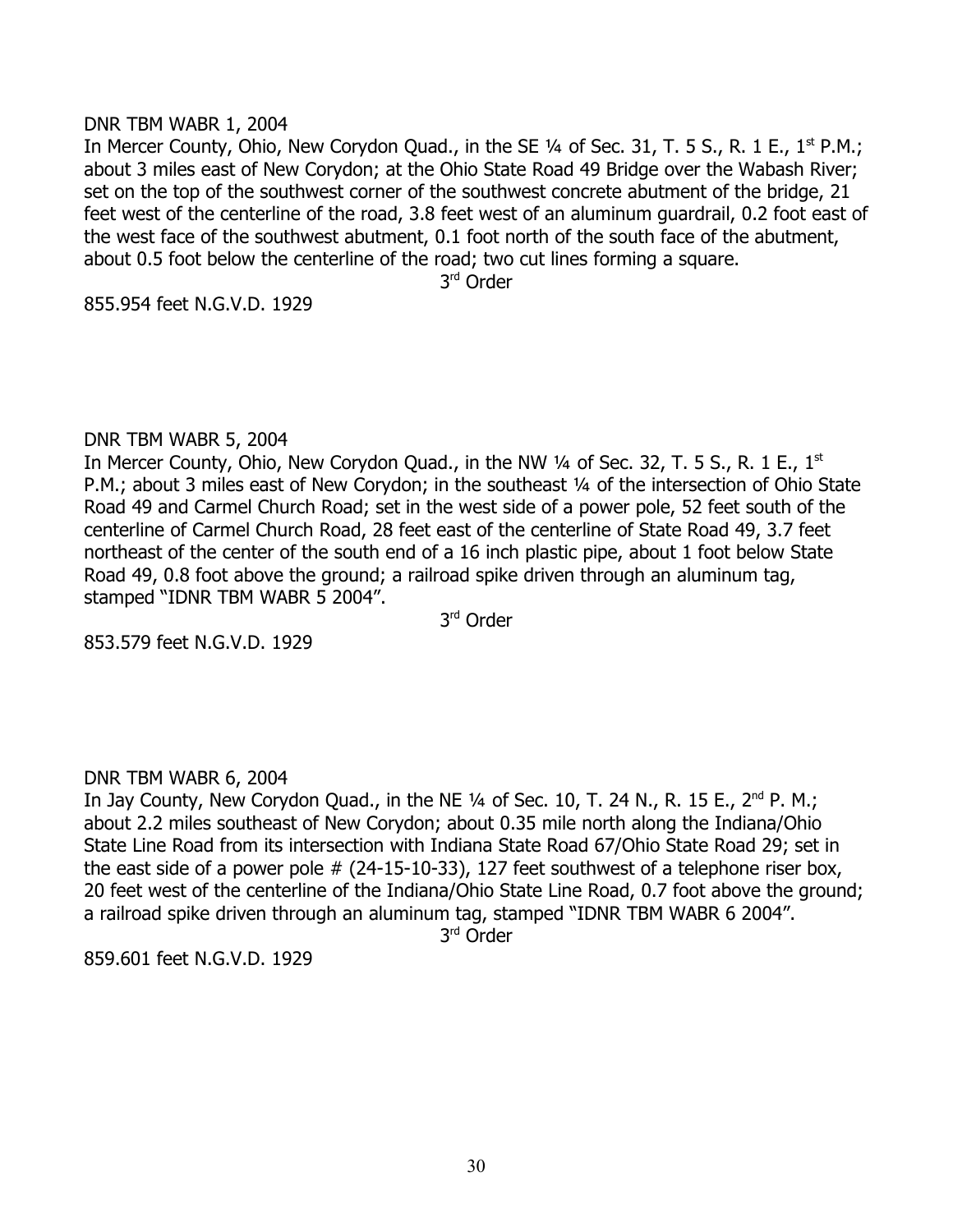## IDOH BM F 3 JAY

In Jay County, New Corydon Quad., in the NE  $\frac{1}{4}$  of Sec. 5, T. 24 N., R. 15 E., 2<sup>nd</sup> P.M.; at New Corydon; at the 215 East Road (750 East Road) bridge over the Wabash River; set on the top of the southwest concrete abutment of the bridge, 14.5 feet west of the centerline of 215 East Road (750 East Road), 3.5 feet south of an expansion joint, 0.7 foot north of the south face of the abutment, 0.6 foot east of the west face of the abutment, 0.6 foot west of the east face of the abutment, about level with the road; an Indiana Department of Highway bench mark tablet, stamped "F 3 JAY".

3 rd Order

850.641 feet N.G.V.D. 1929

## IDOT BM JAY G 42

In Jay County, Portland Quad., in the NW  $\frac{1}{4}$  of Sec. 23, T. 23 N., R. 14 E., 2<sup>nd</sup> P.M.; about 1.5 miles east of Portland; at the east most State Road 26 bridge over the Salamonie River; set on the top of the west end of the north concrete guardrail of the bridge. 20.5 feet north of the centerline of the road, 16.7 feet east of the west end of the north concrete guardrail of the bridge, 2.8 feet above the road; an Indiana Department of Transportation bench mark tablet, stamped "JAY G 42".

3 rd Order

916.40 feet N.G.V.D. 1929

## SHCOI BM JAY G 34

In Jay County, Portland Quad., in the NE 1/4 of Sec. 22, T. 23 N., R. 14 E., 2<sup>nd</sup> P.M.; about 1 mile East of Portland; at the State Road 26 bridge over Race Run Ditch; set on the top of the northwest concrete wingwall of the bridge, 24.5 feet north of the centerline of the road, 17.5 feet southeast of the northwest end of the northwest concrete wingwall of the bridge, about level with the road; a State Highway Commission of Indiana bench mark tablet, stamped "JAY G 34".

3 rd Order

912.95 feet N.G.V.D. 1929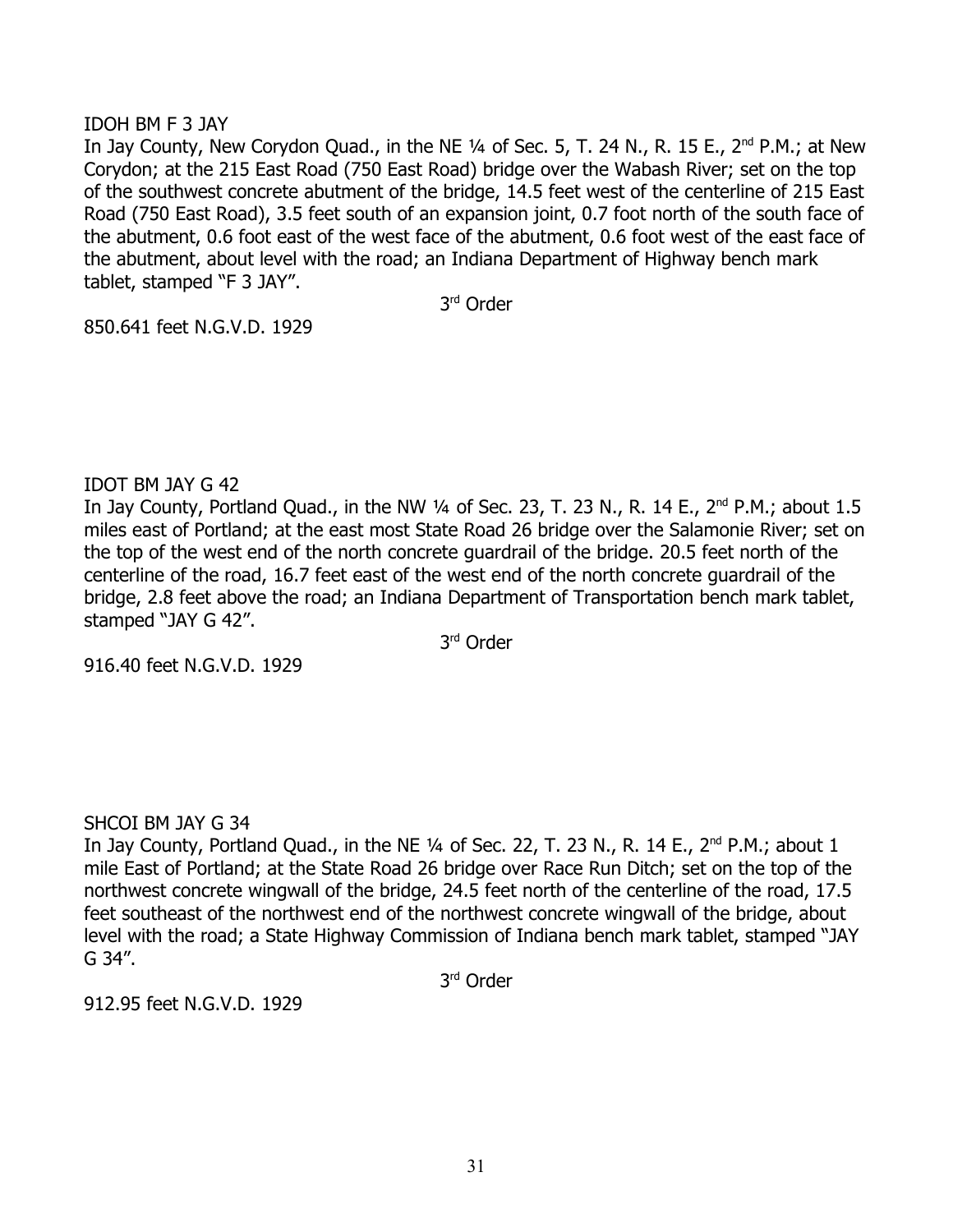## SHCOI BM JAY G 30

In Jay County, Portland Quad., in the NE  $\frac{1}{4}$  of Sec. 21, T. 23 N., R. 14 E., 2<sup>nd</sup> P. M.; at Portland; at the west most State Road 26 bridge over the Salamonie River, at the northwest corner of the bridge; set on the top of the north concrete curb of the bridge, 15 feet north of the centerline of the road, 24.0 feet east of the west end of the concrete guardrail, about 0.5 foot above the road; a State Highway Commission of Indiana bench mark tablet, stamped "JAY G 30"(?).

(Note: BM TABLET STAMPING is HARD TO READ)

3 rd Order

914.12 feet N.G.V.D. 1929

## DNR TBM 071107-1

In Jay County, Portland Quad., in the SW  $\frac{1}{4}$  of Sec. 21, T. 23 N., R. 14 E., 2<sup>nd</sup> P. M.; at Portland; at the Wayne Street bridge over the Salamonie River; set on the top of the north end of the west concrete guardrail of the bridge, 16 feet west of the centerline of Wayne Street, 1.7 feet south of the north end of the concrete guardrail, about 2.0 feet above the road; a chiseled triangle.

3<sup>rd</sup> Order

911.74 feet N.G.V.D. 1929

# IDOT BM JAY G 3

In Jay County, Portland Quad., in the SE  $\frac{1}{4}$  of Sec. 20, T. 23 N., R. 14 E., 2<sup>nd</sup> P. M.; at Portland; at the U. S. 27 bridge over the Salamonie River; set on the top of the south end of the east concrete guardrail of the bridge. 17.0 feet east of the centerline of U. S. 27, 1.0 foot north of the south end of the east concrete guardrail of the bridge. 2.8 feet above the road; an Indiana Department of Transportation bench mark tablet, stamped "JAY G3".

3 rd Order

910.91 feet N.G.V.D. 1929

## DNR TBM 071107-2

In Jay County, Portland Quad., in the SE 1/4 of Sec. 20, T. 23 N., R. 14 E., 2<sup>nd</sup> P. M.; at Portland; at the Ship (Bridge) Street bridge over the Salamonie River; set on the top of the southwest concrete wingwall of the bridge, 15.5 feet west of the centerline of Ship Street, 7.3 feet east of the west end of the southwest concrete wingwall of the bridge, about level with the bridge; a chiseled triangle.

3 rd Order

910.35 feet N.G.V.D. 1929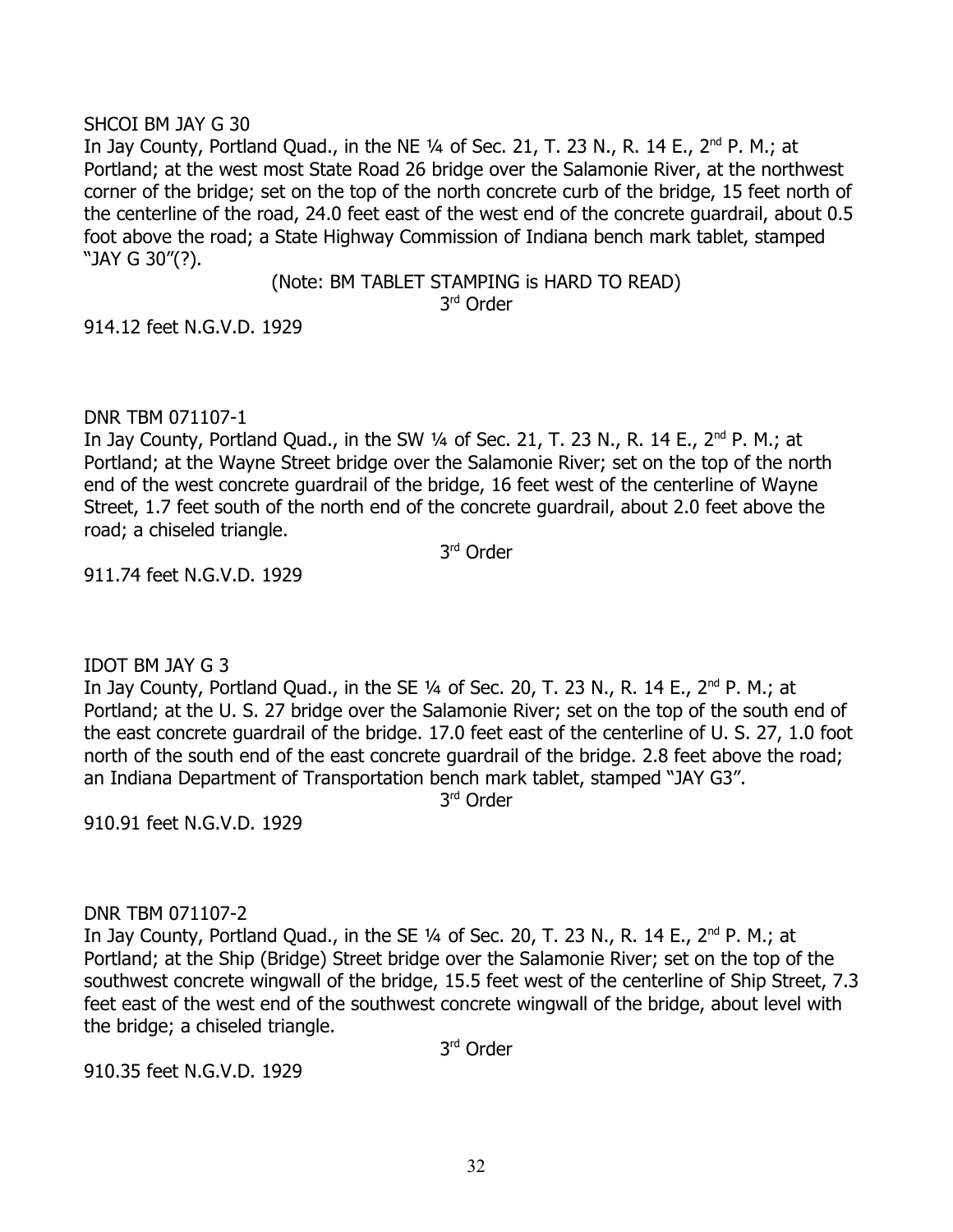### DNR TBM 071807-1

In Jay County, Portland Quad., in the SW  $\frac{1}{4}$  of Sec. 30, T. 23 N., R. 14 E.,  $2^{nd}$  P. M.; about 1.5 miles southwest of Portland; at the 131 East Road (Blain Street) bridge over the Salamonie River; set on the top of the concrete curb, 12.5 feet northwest of the centerline of the road, 0.5 foot northeast of the southwest end of the west most concrete curb, about 0.9 foot above the road; a chiseled triangle.

3 rd Order

911.31 feet N.G.V.D. 1929

IDOH BM JAY G 31

In Jay County, Blaine Quad., in the SE 1/4 of Sec. 24, T. 23 N., R. 13 E., 2<sup>nd</sup> P. M.; about 3 miles southeast of Center; at the State Road 67 bridge over the Salamonie River; set on the top of the west most bridge abutment; 24.5 feet northwest of the centerline of State Road 67, 5.7 feet northeast of the southwest end of the west most concrete bridge abutment, about level with the road; an Indiana Department of Highway bench bark tablet, stamped "JAY G 31".

3 rd Order

907.14 feet N.G.V.D. 1929

IDOT BM JAY G 1

In Jay County, Blaine Quad., in the NW  $\frac{1}{4}$  of Sec. 23, T. 23 N., R. 13 E.,  $2^{nd}$  P. M.; about 1 mile southeast of Center; at the 100 South Road (Division Road) bridge over the Salamonie River; set on the top of the southeast concrete wingwall of the bridge. 15 feet south of the centerline of 100 South Road (Division Road), 1.0 foot northwest of the southeast end of the southeast concrete wingwall of the bridge, about level with the road; an Indiana Department of Transportation bench mark tablet, stamped "JAY G 1".

GPS Elevation

897.93 feet N.G.V.D. 1929

IDOT BM JAY G 5

In Jay County, Blaine Quad., in the NW 1/4 of Sec. 15, T. 23 N., R. 13 E., 2<sup>nd</sup> P. M.; about 0.3 mile east of Center; at the State Road 26 bridge over the Salamonie River; set on the top of the northwest concrete abutment of the bridge, 23 feet north of the centerline of the road, 1 foot east of the west end of the northwest concrete abutment of the bridge, about level with the road; an Indiana Department of Transportation bench mark tablet, stamped "JAY G 5". GPS Elevation

892.94 feet N.G.V.D. 1929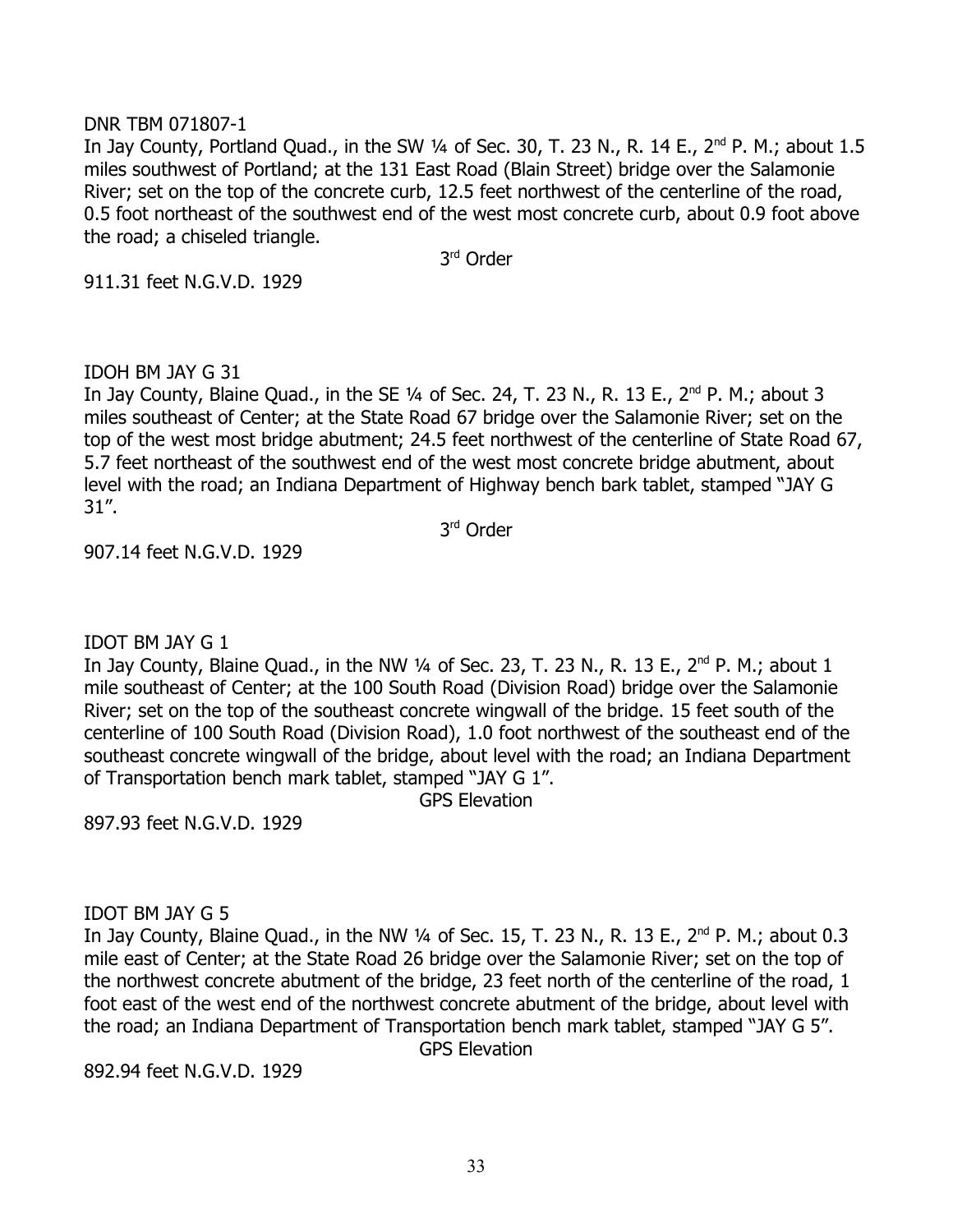## IDOH BM JAY 48

In Jay County, Blaine Quad., in the SE  $\frac{1}{4}$  of Sec. 9, T. 23 N., R. 13 E., 2<sup>nd</sup> P. M.; about 1 mile north of Center; at the 87 East Road (500 West Road) bridge over the Salamonie River; set on the top of the southwest concrete abutment of the bridge, 14 feet west of the centerline of 87 East Road (500 West Road), 0.8 foot north of the south end of the southwest concrete bridge abutment, about level with the road; an Indiana Department of Highway bench mark tablet, stamped "JAY 48".

GPS Elevation

888.11 feet N.G.V.D. 1929

#### IDOH BM JAY 47

In Jay County, Blaine Quad., in the SE 1/4 of section 8, T. 23 N., R. 13 E., 2<sup>nd</sup> P. M.; about 1.3 miles northwest of Center; at the 77 East Road (600 West Road) bridge over the Salamonie River; set on the top of the southwest concrete abutment of the bridge, 11 feet west of the centerline of 77 East Road (600 West Road), 22.0 feet north of the south end of the bridge, about level with the road; an Indiana Department of Highway bench mark tablet, stamped "Jay 47".

GPS Elevation

887.53 feet N.G.V.D. 1929

## IDOH BM JAY 46

In Jay County, Blaine Quad., in the NE  $\frac{1}{4}$  of Sec. 8, T. 23 N., R. 13 E.,  $2^{nd}$  P. M.; about 2 miles northwest of Center; at the 80 South Road (200 North Road) bridge over the Salamonie River; set on the top of the southeast concrete abutment of the bridge, 15 feet south of the centerline of the road, 1.5 feet west of the east end of the southeast concrete bridge abutment, about level with the road; an Indiana Department of Highway bench mark tablet, stamped "JAY 46".

GPS Elevation

884.47 feet N.G.V.D. 1929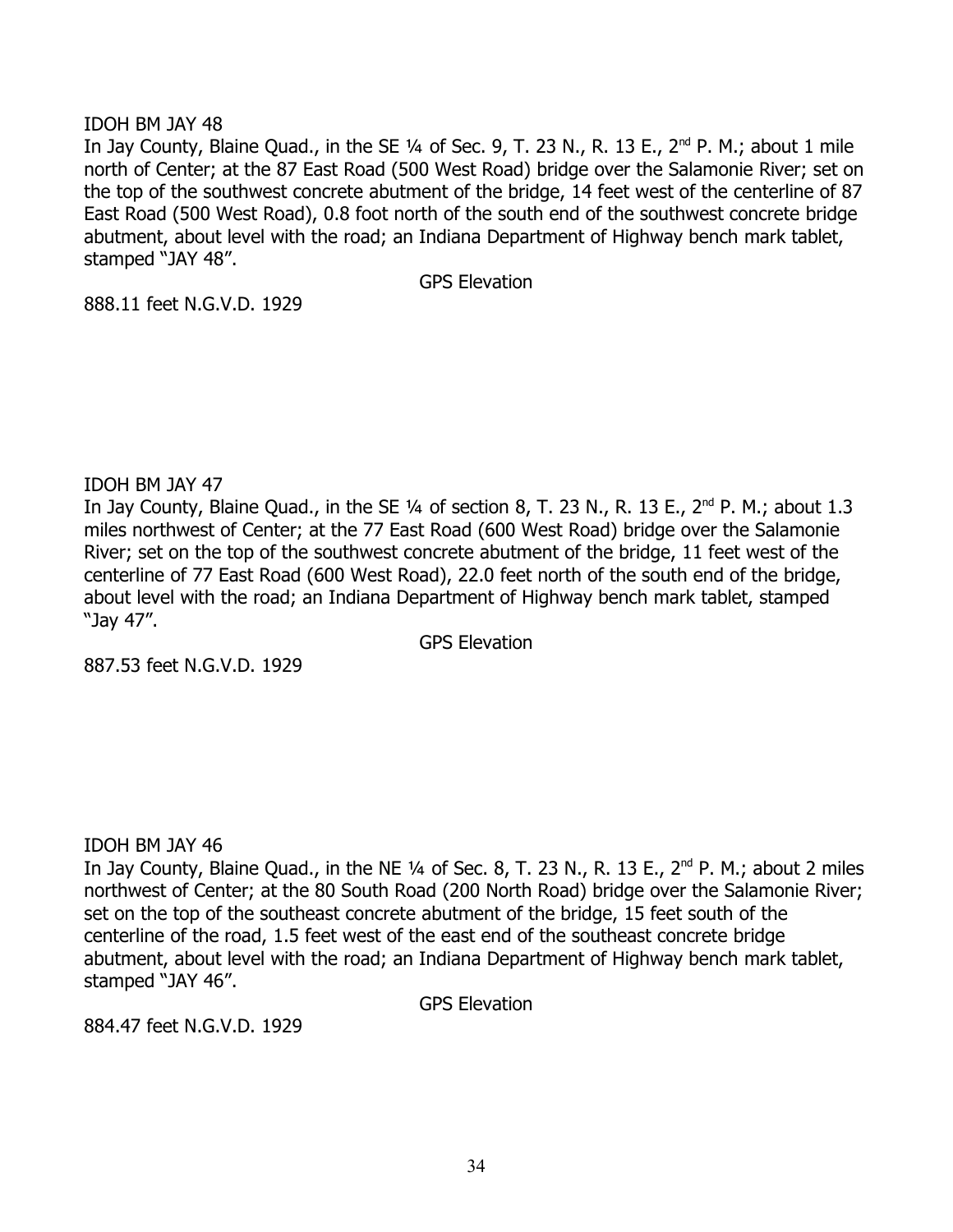## SHCI BM JAY G 35

In Jay County, Blaine Quad., in the NE  $\frac{1}{4}$  of Sec. 6, T. 23 N., R. 12 E., 2<sup>nd</sup> P. M.; about 3.2 miles northwest of Center; at the 65 East Road (750 West Road) bridge over the Salamonie River; set on the top of the southwest concrete abutment of the bridge, 15 feet west of the centerline of 65 East Road (750 West Road), 11.0 feet south of the north end of the southwest concrete abutment, about level with the road; a State Highway Commission of Indiana bench mark tablet, stamped "JAY G 35".

GPS Elevation

880.93 feet N.G.V.D. 1929

SHCI BM JAY G 4

In Jay County, Pennville Quad., in the NE  $\frac{1}{4}$  of Sec. 34, T. 24 N., R. 12 E., 2<sup>nd</sup> P. M.; at Pennville; at the State Road 1 bridge over the Salamonie River, at the west most corner of the bridge on the southwest side of the Salamonie River; set on the top of the northwest concrete bridge abutment, 15.5 feet northwest of the centerline of State Road 1, 28.0 feet northeast of the end of the sidewalk, 0.7 foot above the road; a State Highway Commission of Indiana bench mark tablet, stamped "JAY G 4".

3<sup>rd</sup> Order

876.49 feet N.G.V.D. 1929

IDOT BM JAY 44

In Jay County, Petroleum Quad., in the NW  $\frac{1}{4}$  of Sec. 28, T. 24 N., R. 12 E., 2<sup>nd</sup> P. M.; about 2.5 miles southwest of Balbec; at 54 South Road (450 North Road) bridge over the Salamonie River; set on the top of the northwest concrete abutment of the bridge, 16 feet north of the centerline of 54 South Road (450 North Road), 15 feet east of the west end of the north concrete guardrail, about level with the road; an Indiana Department of Transportation bench mark tablet, stamped "JAY 44".

3<sup>rd</sup> Order

870.98 feet N.G.V.D. 1929